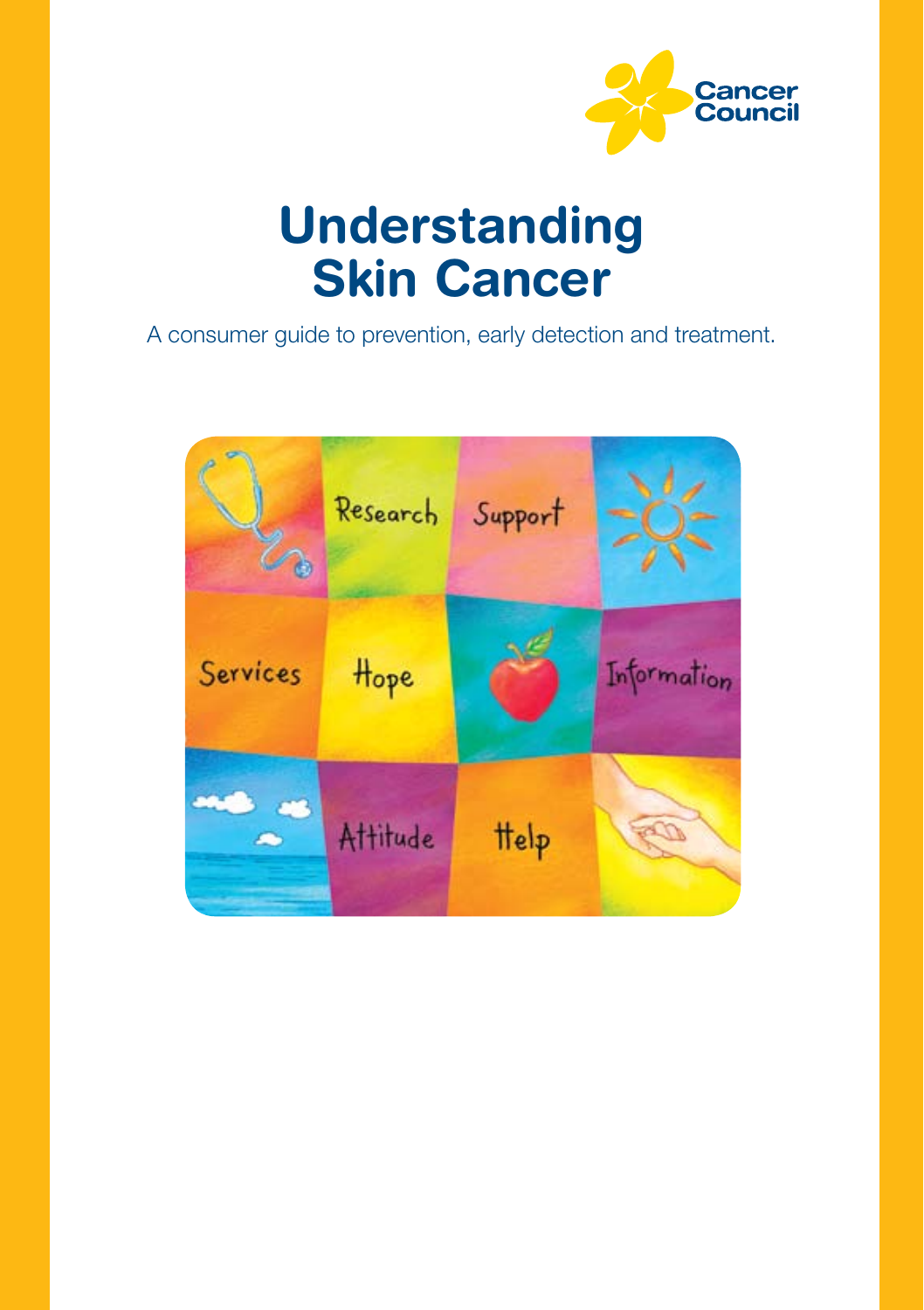#### **Understanding Skin Cancer**

A consumer guide to prevention, early detection and treatment.

First published March 2002 Revised January 2005, May 2007 Reprinted October 2002, November 2005, December 2009 © The Cancer Council New South Wales 2007 ISBN 1 92104 145 5

#### **Acknowledgements**

We thank the reviewers of this booklet: Dr Kerry Crotty, Dermatologist and Dermatopathologist, Sydney Melanoma Diagnostic Centre and Skin and Cancer Foundation; Irena Brozek, Cancer Prevention Research and Development Officer, The Cancer Council NSW; Udani Abeypala, Cancer Screening Project Officer, The Cancer Council NSW; and consumer Dr Kendra Sundquist.

Editor: Jenny Mothoneos Cartoons: Greg Smith

#### **The Cancer Council New South Wales**

The Cancer Council is the leading cancer charity in New South Wales. It plays a unique and important role in the fight against cancer through undertaking high-quality research, advocating on cancer issues, providing information and services to the public and people with cancer, and raising funds for cancer programs.

This booklet is funded through the generosity of the people of New South Wales. To make a donation to help defeat cancer, visit The Cancer Council's website at www.cancercouncil.com.au or phone 1300 780 113.

Before commencing any health treatment, always consult your doctor. This booklet is intended as a general introduction to the topic and should not be seen as a substitute for your own doctor's or health professional's advice. All care is taken to ensure that the information contained here is accurate at the time of publication.

The Cancer Council New South Wales 153 Dowling Street Woolloomooloo NSW 2011

Cancer Council Helpline: 13 11 20 Telephone: (02) 9334 1900 Facsimile: (02) 9334 1741 Email: feedback@nswcc.org.au Website: www.cancercouncil.com.au. ABN 51 116 463 846

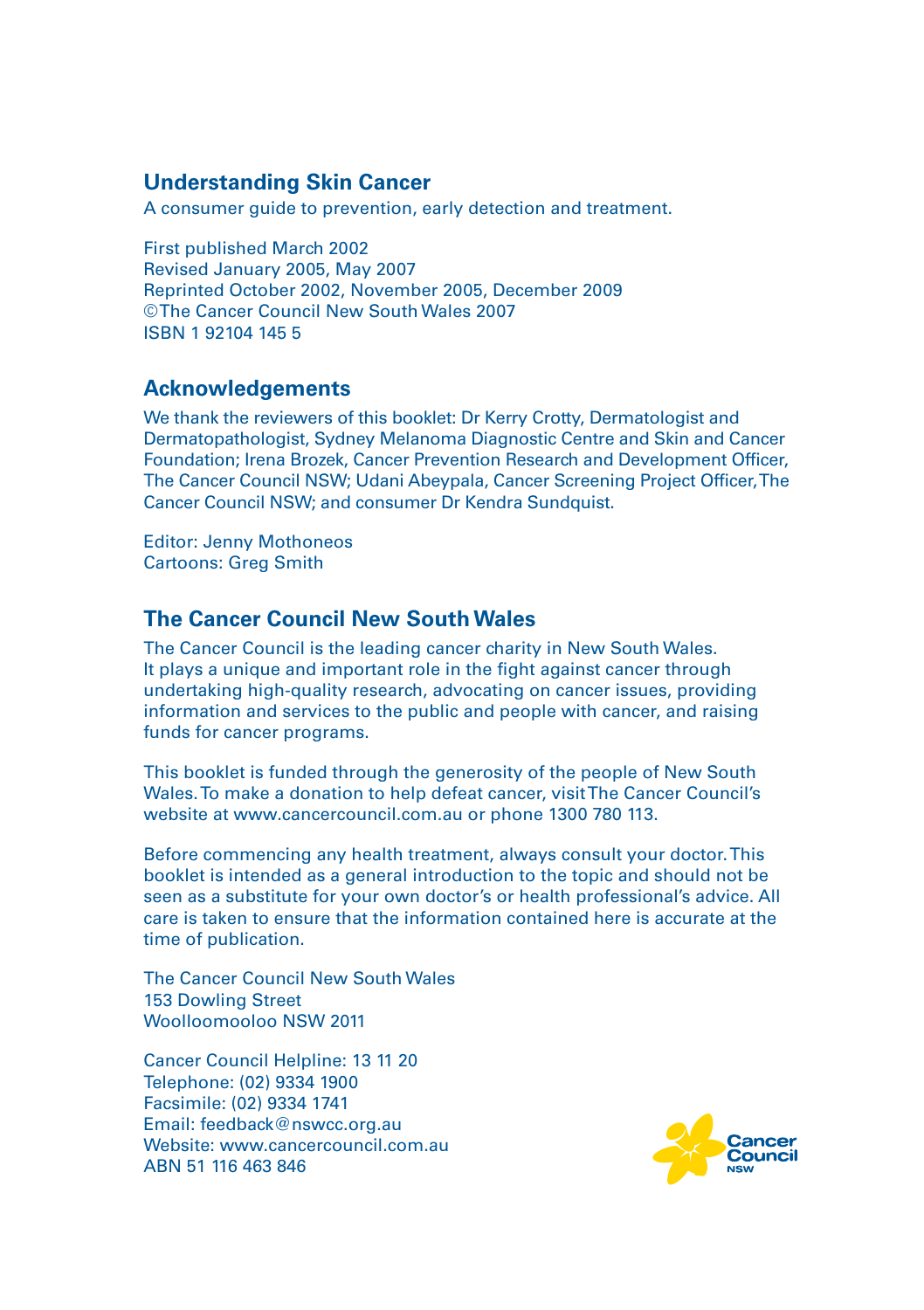# Introduction



This booklet is intended to help you understand the causes, diagnosis and treatment of the disease. It explains how to prevent skin cancer and detect it at an early stage, as well as treatment options.

We cannot advise you about the best treatment for you. You need to discuss this with your doctors. However, we hope this information will answer some of your questions and help you think about questions you want to ask your doctor.

You may wish to pass this booklet on to your family and friends for their information.

This booklet does not need to be read from cover to cover – just read the parts that are useful to you.

Some medical terms that may be unfamiliar are explained in the glossary. If you're reading this booklet for someone who doesn't understand English, tell them about the Cancer Council Helpline which is available in different languages (see page 28).

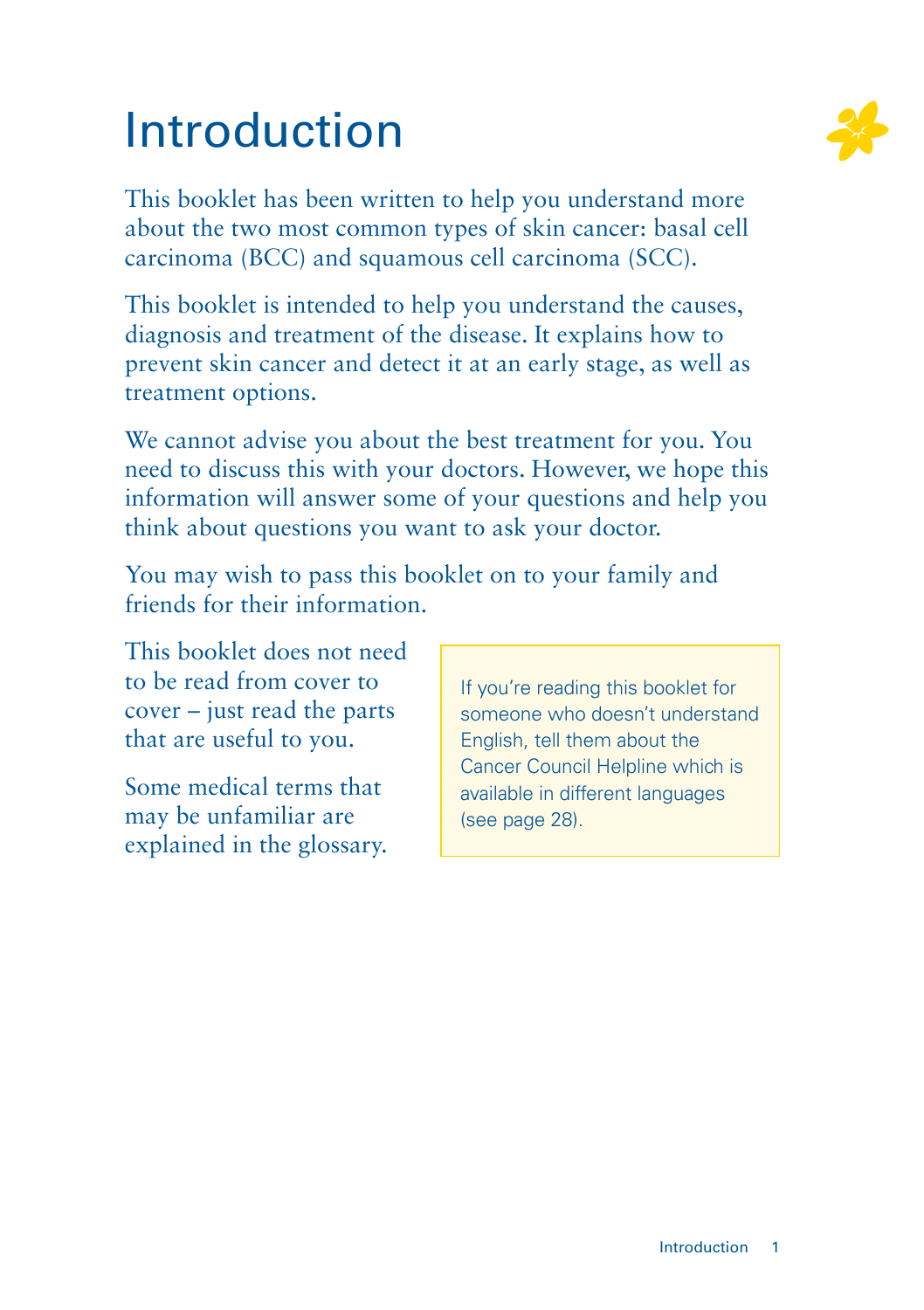

| The skin 6                                                                                                                                                                                                                                     |  |
|------------------------------------------------------------------------------------------------------------------------------------------------------------------------------------------------------------------------------------------------|--|
| <b>Types of skin cancer</b>                                                                                                                                                                                                                    |  |
|                                                                                                                                                                                                                                                |  |
|                                                                                                                                                                                                                                                |  |
|                                                                                                                                                                                                                                                |  |
|                                                                                                                                                                                                                                                |  |
|                                                                                                                                                                                                                                                |  |
|                                                                                                                                                                                                                                                |  |
|                                                                                                                                                                                                                                                |  |
|                                                                                                                                                                                                                                                |  |
|                                                                                                                                                                                                                                                |  |
| <b>Getting a checkup <u>[</u></b> [17] <b>Continued a contract of the contract of the contract of the contract of the contract of the contract of the contract of the contract of the contract of the contract of the contract of the cont</b> |  |
|                                                                                                                                                                                                                                                |  |
|                                                                                                                                                                                                                                                |  |
|                                                                                                                                                                                                                                                |  |
|                                                                                                                                                                                                                                                |  |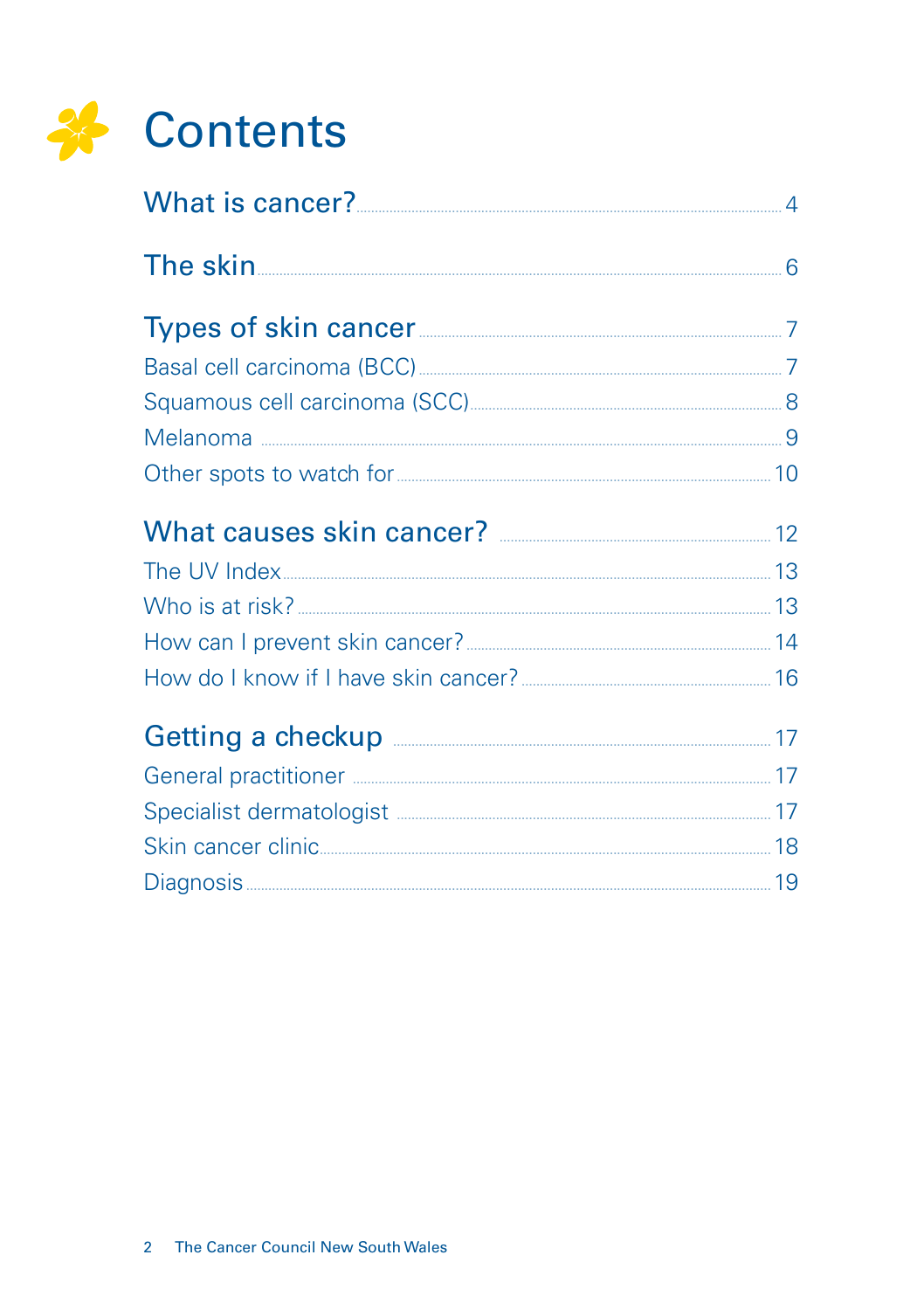| Treatment 20                                                                  |     |
|-------------------------------------------------------------------------------|-----|
|                                                                               |     |
|                                                                               |     |
|                                                                               |     |
| <u>Imiquimod 22</u>                                                           |     |
|                                                                               |     |
| Radiotherapy 23                                                               |     |
|                                                                               |     |
| Making treatment decisions <b>Making treatment</b> decisions <b>Making</b> 25 |     |
|                                                                               |     |
| After the treatment: follow-up <b>manually 26</b> 26                          |     |
|                                                                               |     |
|                                                                               |     |
|                                                                               |     |
|                                                                               |     |
|                                                                               |     |
|                                                                               |     |
| Question checklist                                                            | .30 |
| Glossary                                                                      | 31  |
|                                                                               | .36 |
|                                                                               | 37  |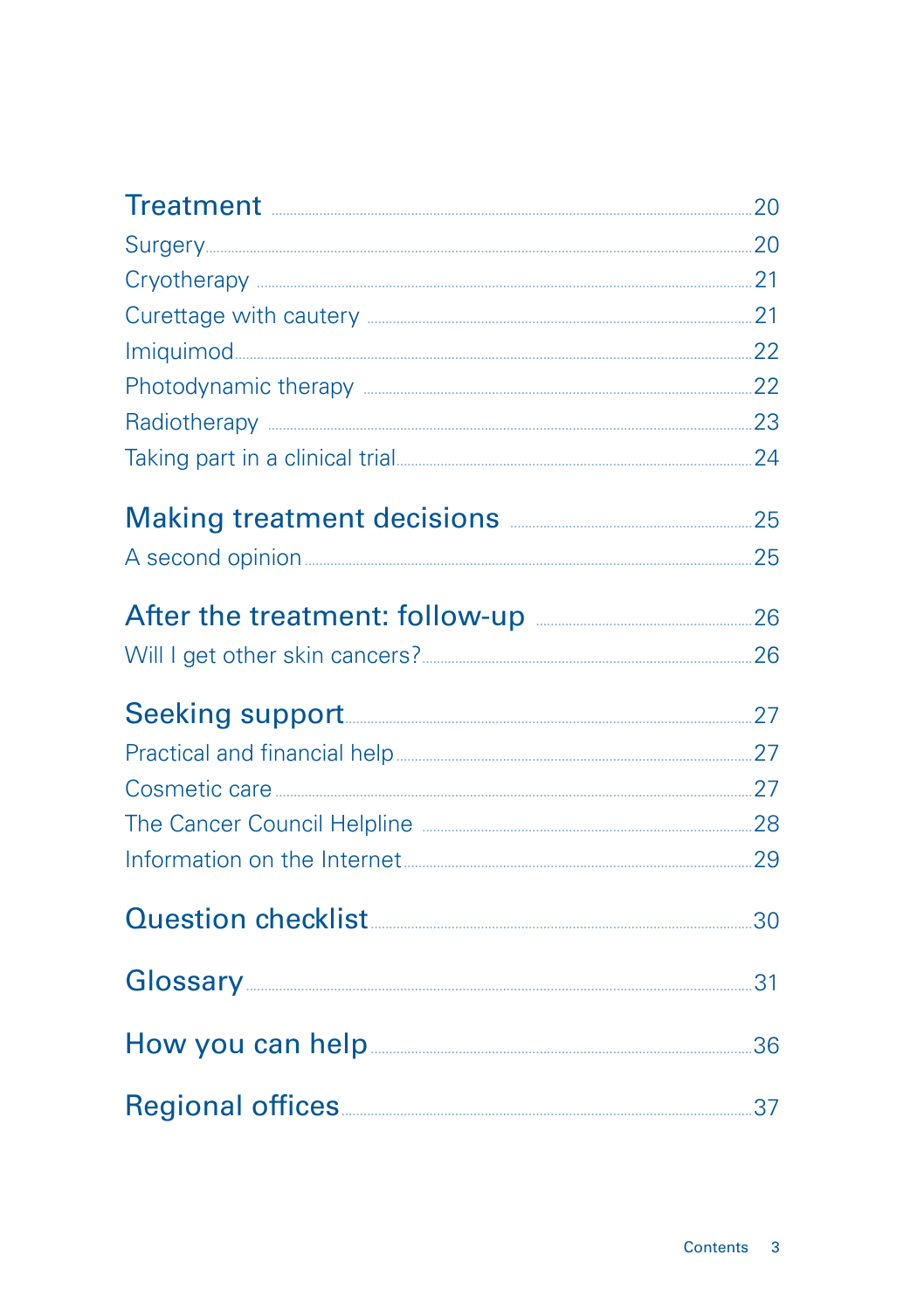

Cancer is a disease of the body's cells, which are the body's basic building blocks. Our bodies are constantly making new cells: to enable us to grow, to replace worn-out cells, or to heal damaged cells after an injury.

Normally, cells grow and multiply in an orderly way, but sometimes something goes wrong with this process and cells grow in an uncontrolled way. This uncontrolled growth may grow into a lump called a tumour.

A tumour can be benign (not cancer) or malignant (cancer). Benign tumours do not spread outside their normal boundary to other parts of the body.



Cancer Council Victoria © The Cancer Council Victoria ©횓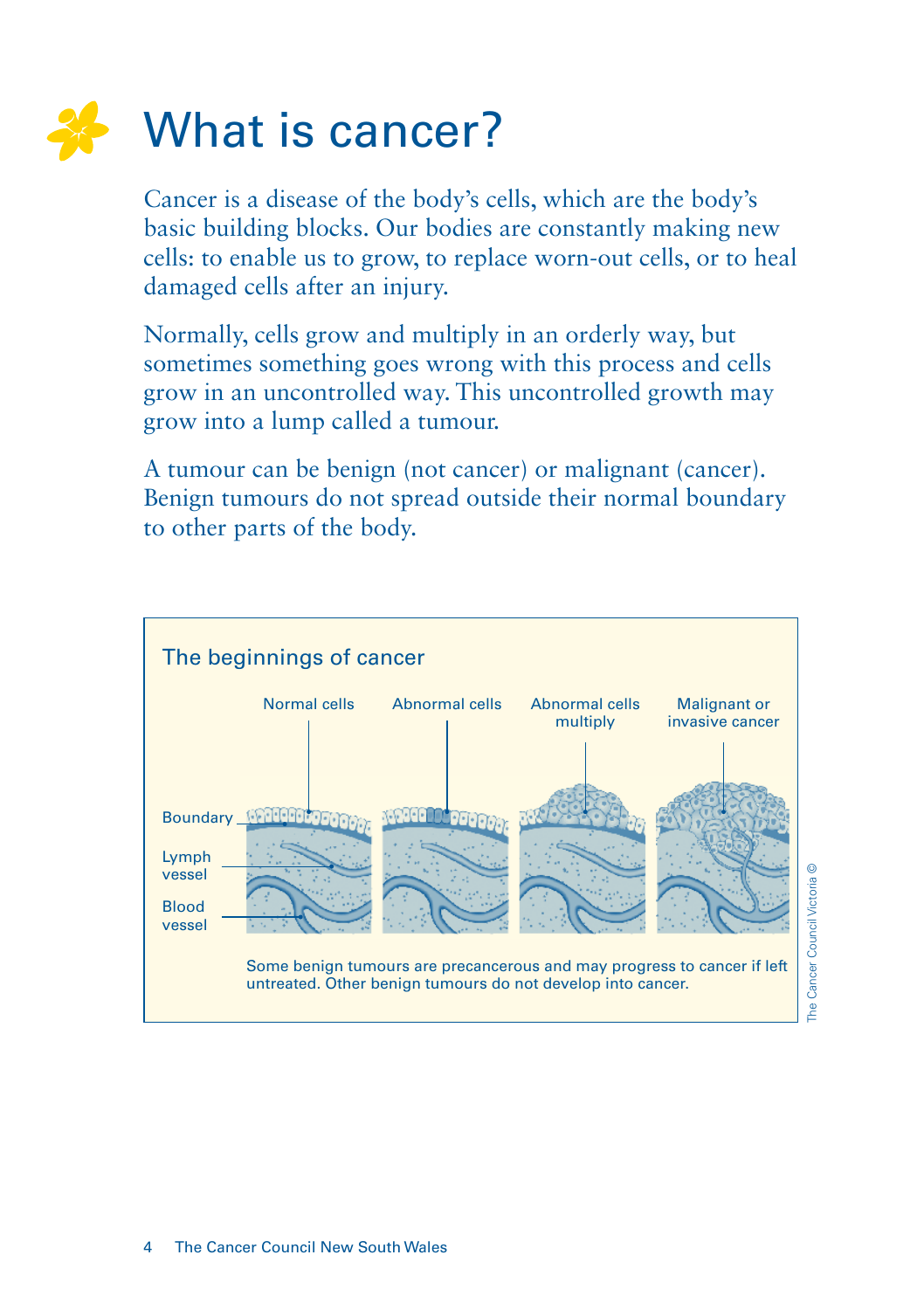

A malignant tumour is made up of cancer cells. When it first develops, this malignant tumour may be confined to its original site. This is known as a cancer in-situ (or carcinoma in-situ). If these cells are not treated, they may spread beyond their normal boundaries and into surrounding tissues, becoming invasive cancer. For a cancer to grow bigger than the head of a pin, it must grow its own blood vessels. This is called angiogenesis.

Sometimes cells move away from the original (primary) cancer and invade other organs. When these cells reach a new site, they may continue to grow and form another tumour at that site. This is called a secondary cancer or metastasis.

# Cancer Council Victoria © The Cancer Council Victoria ©  $\frac{1}{2}$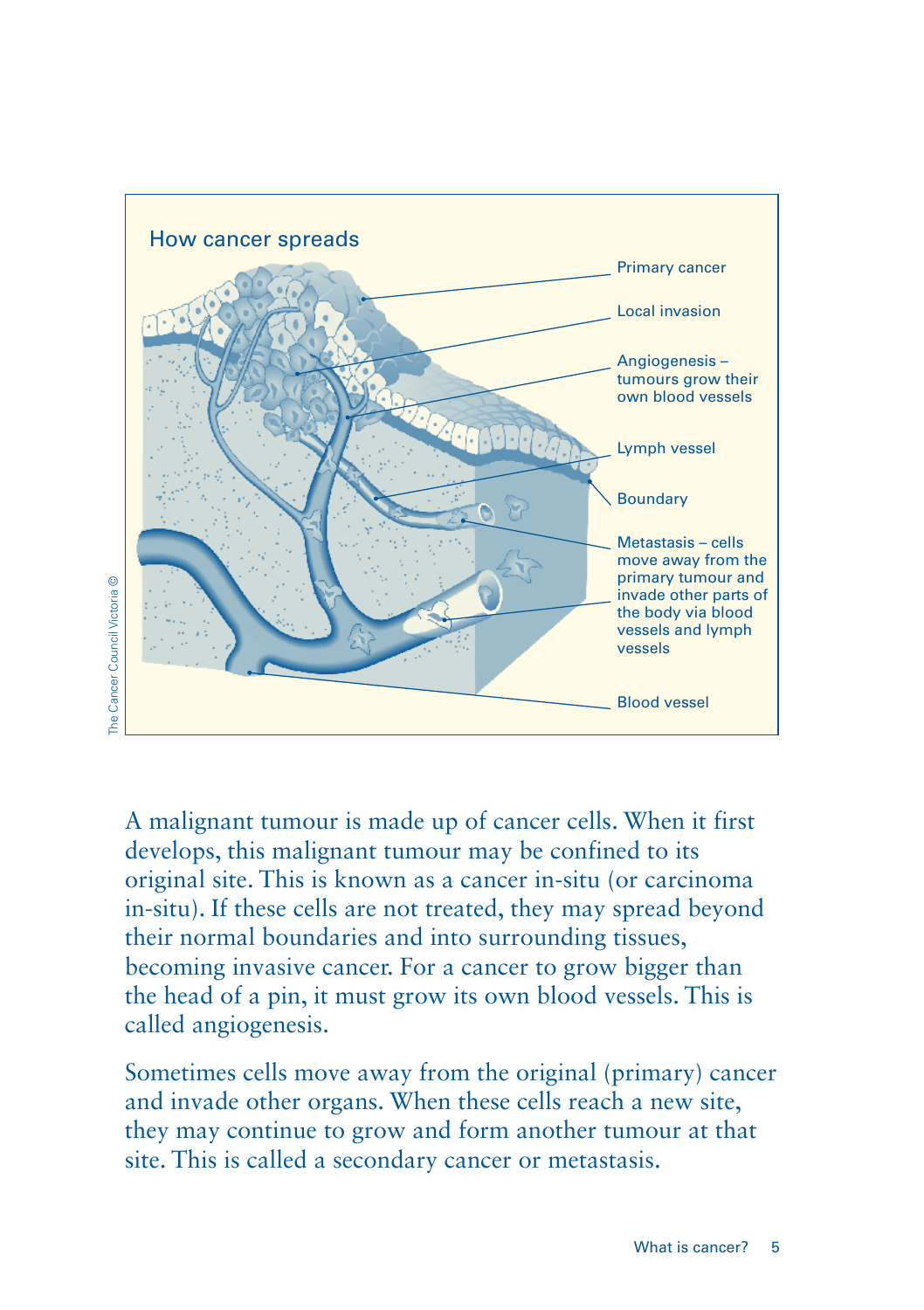

The skin has many important jobs. It protects us from injury, cools us when we get hot and prevents us from becoming dehydrated.

The skin has two main layers: the epidermis and the dermis.

- Epidermis: The top or outer layer. It contains three different kinds of cells: squamous cells, basal cells and melanocytes. The melanocytes produce a dark pigment called melanin, the substance that gives skin its colour (pigment). When skin is exposed to sunlight, the melanocytes produce more melanin and the skin becomes tanned.
- Dermis: The layer underneath the epidermis. It contains the roots of hairs, glands that make sweat and oil, blood and lymph vessels and nerves.

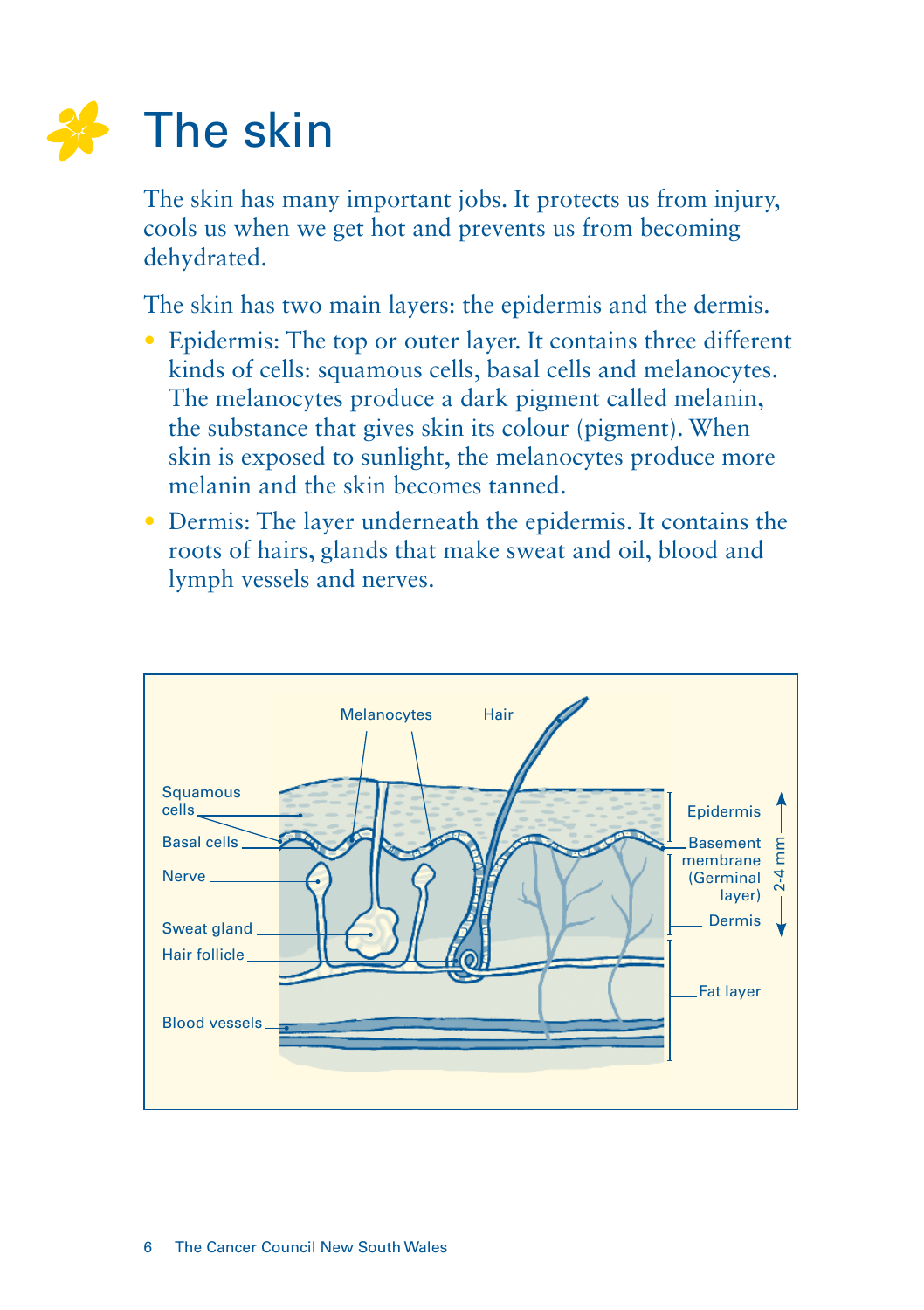# Types of skin cancer



Cancer can develop in the cells of the skin. Skin cancers are named after the type of cell they start from.

Basal cell carcinoma and squamous cell carcinoma are the two most common types of skin cancer. They are sometimes called non-melanoma skin cancer.

The third most common type of skin cancer is melanoma, which begins in the melanocyte cells.

There are other rare skin cancers, such as those that arise from the sweat glands and hair follicles.

## Basal cell carcinoma (BCC)

BCC is the most common form of skin cancer, making up about 70% of all skin cancers. This type of cancer can develop in younger people but is most common in people aged over 40 years. BCCs usually develop on the head, neck and upper body. They appear as a pearly lump or scaly or dry area that is pale in colour and may bleed or become ulcerated early on, then heal and break down again.

BCC tends to grow slowly and doesn't usually spread to other parts of the body. However, if left untreated, a BCC may grow deeper into the skin and damage nearby tissue. This may make treatment more difficult and increase the chance of the skin cancer coming back.

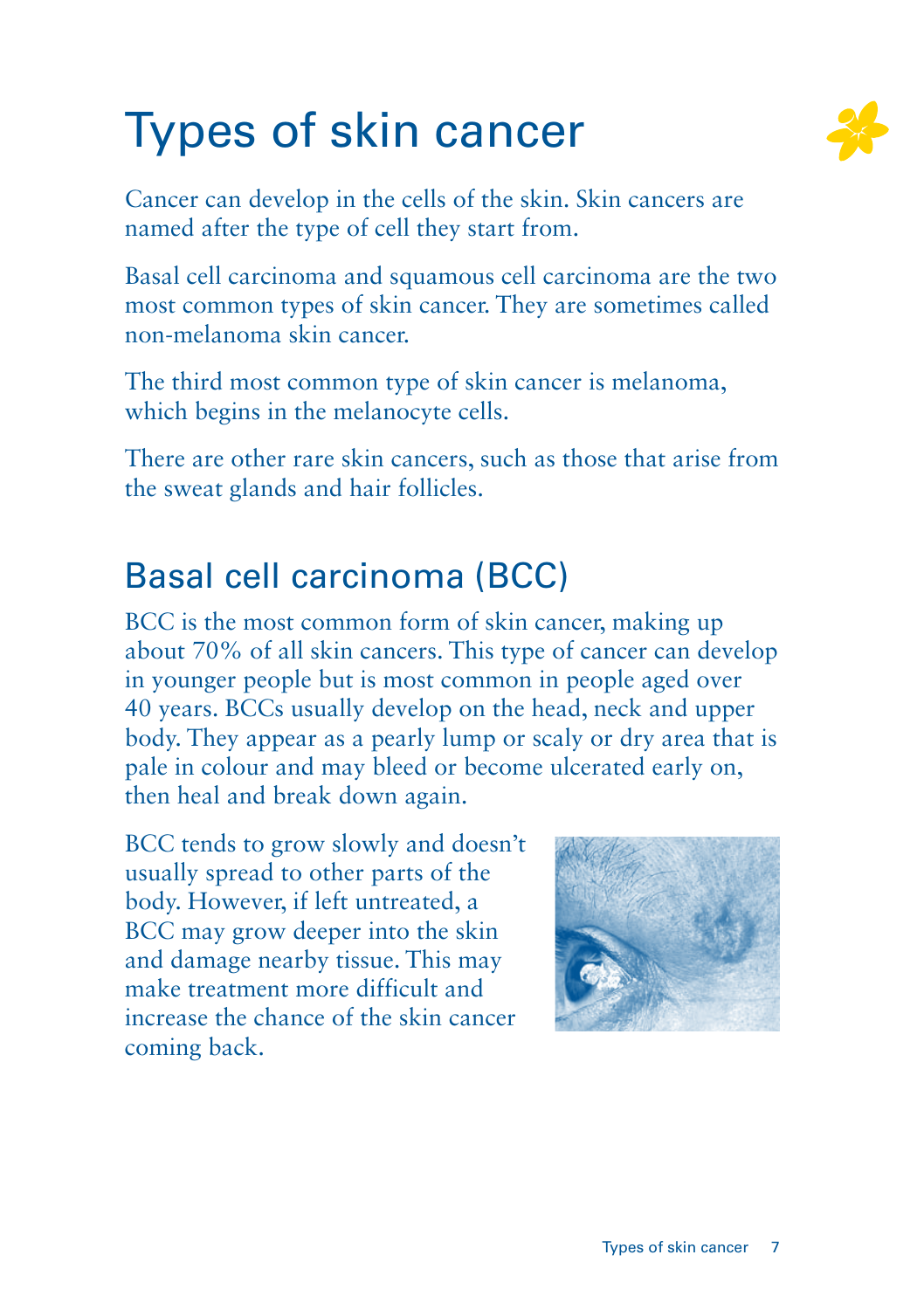# Squamous cell carcinoma (SCC)

SCC accounts for about 30% of all skin cancers. It occurs mostly in people aged over 50, and usually appears on skin most often exposed to the sun such as the head, neck, hands and forearms. Less often, it can develop on the upper body or the legs.

SCCs may appear as thickened red, scaly spots, which over

time bleed easily, resembling a sore that hasn't healed. SCCs tend. to grow quickly over several months and can spread to other parts of the body. SCCs on the lips or the ears have a high risk of spreading and should be seen by a doctor immediately.



### Bowen's disease

This is an early skin cancer where the cancer cells are confined to the epidermis. It usually appears as red scaly spots. Bowen's disease is often referred to as squamous cell carcinoma in-situ. A small percentage (about 5%) can develop into an invasive squamous cell carcinoma.

### Don't waste time

Skin cancers (including melanoma) that are detected and treated early have the best outcome (prognosis) than most other types of cancer. Skin cancer that is found early needs less invasive treatment.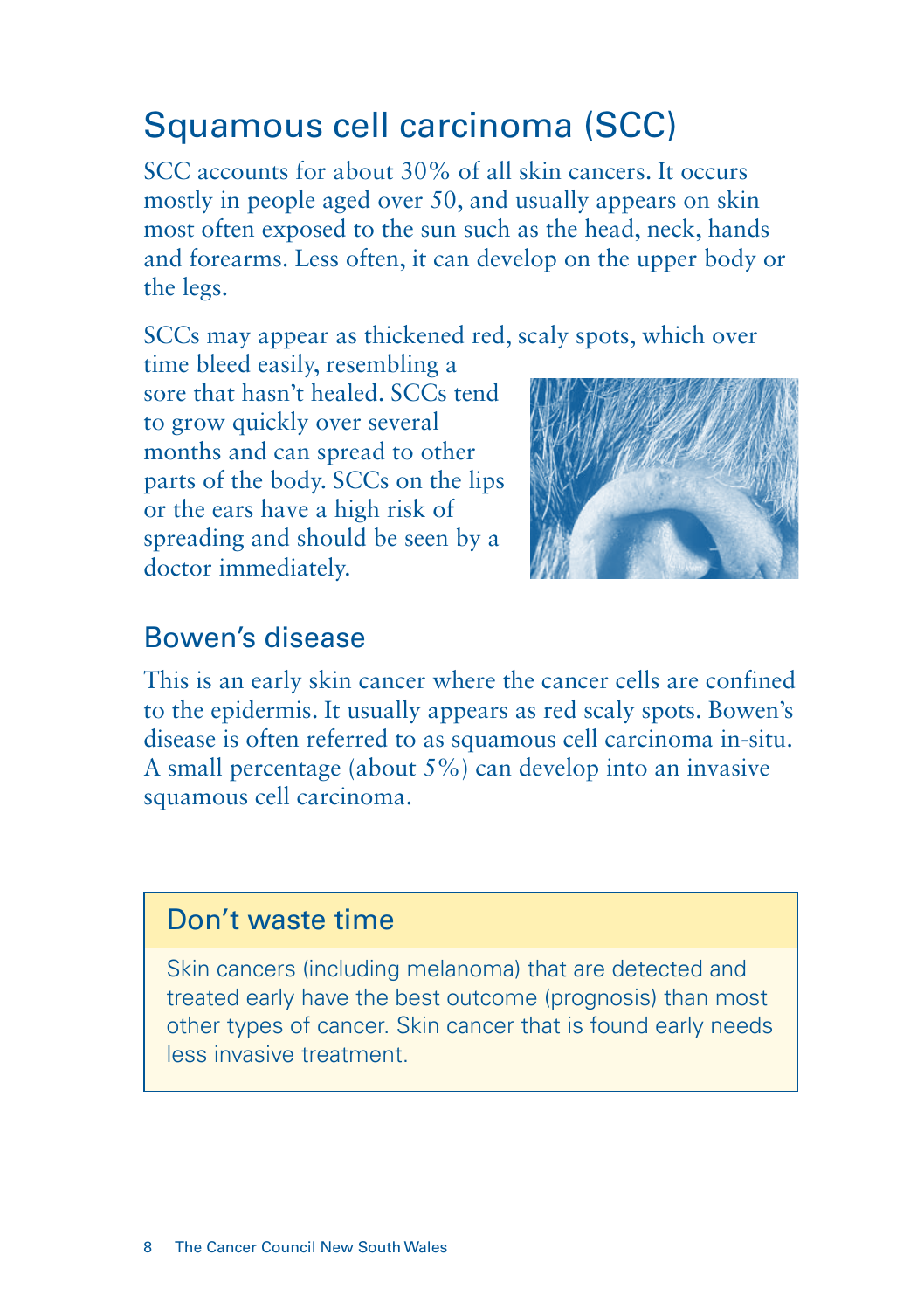## Melanoma

Melanoma is the least common form of skin cancer but the most serious accounting for about 2% of skin cancers. Most melanomas can be treated successfully when diagnosed early though they can spread to other parts of the body.



The first sign of a melanoma is usually the appearance of a new spot, or a change in an existing freckle or mole anywhere on the body. The change may be in size, shape or colour and is normally noticed over several weeks or months rather than days.

A normal freckle or mole usually has an even colour and a smooth edge. A melanoma often has an irregular edge or surface. It may be blotchy and brown, black, blue, red, white or light grey in colour. A freckle or mole that itches, bleeds or becomes larger or irregular in shape may be a melanoma and should be seen by a doctor without delay.

### Nodular melanoma

Nodular melanoma is a highly dangerous form of melanoma.

Nodular melanoma grows rapidly in depth and can be life threatening if not detected and removed quickly. Nodular melanoma can appear as a new small round lump on the skin and may be black, brown, red or pink in colour.

For more information, call the Cancer Council Helpline on 13 11 20 for a free copy of the booklet *Understanding Melanoma*.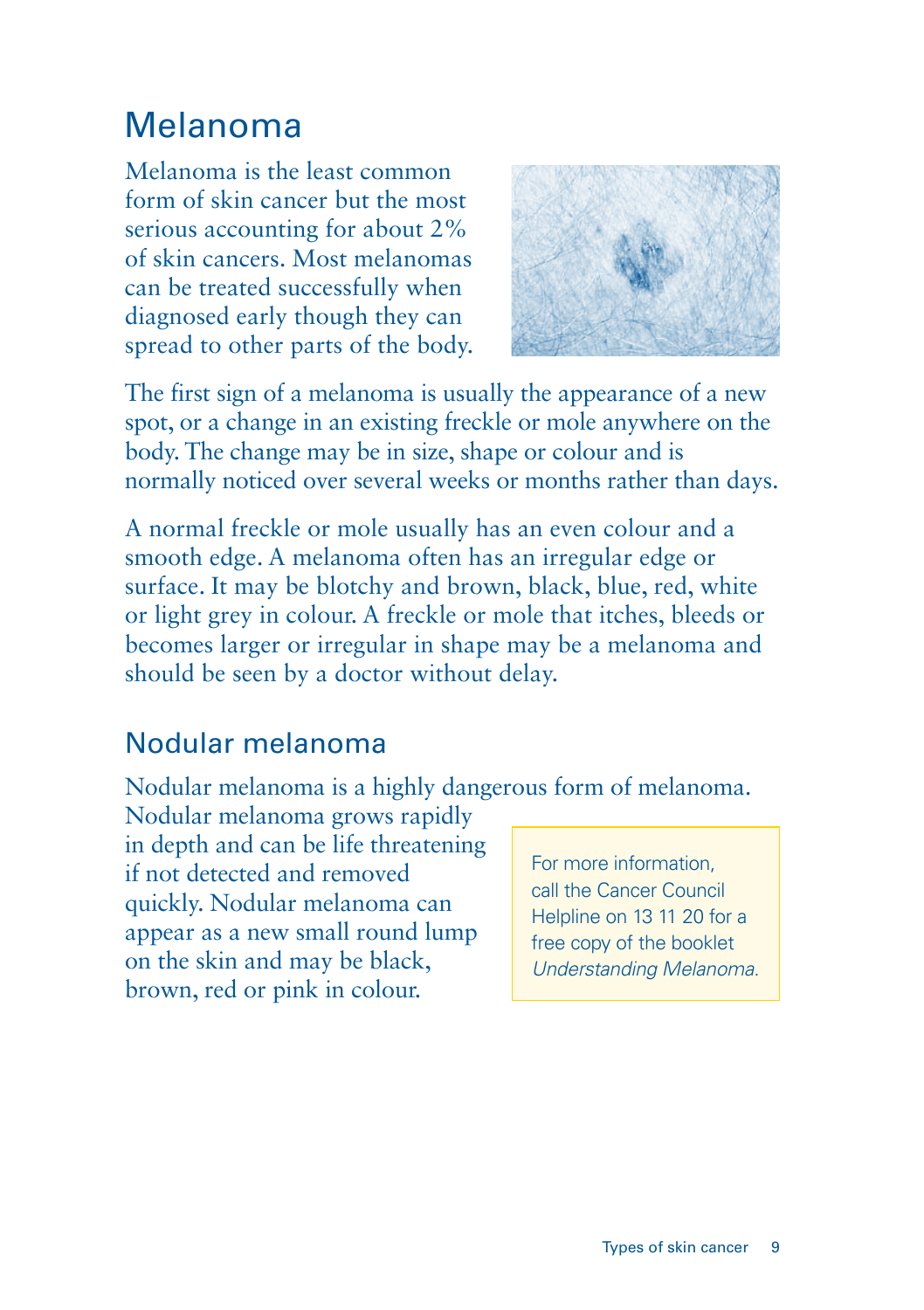## Other spots to watch for

Other spots that aren't skin cancer can also appear. They are warning signs that your skin has received too much sun and you may be more prone to melanoma or other skin cancers.

## Dysplastic naevi

Moles (naevi) are growths on the skin. They develop when the pigmentproducing cells of the skin, the melanocytes, grow in groups. Moles are very common. Some people have many moles on their body. This can run in families. Overexposure to the sun, especially in childhood, can lead to more moles growing on the skin.

Moles that have an irregular shape and an uneven colour are called dysplastic



naevi. People with many dysplastic naevi are more likely to develop melanoma. If you have these moles, you should regularly check for any changes and look for new spots on the skin. If you notice any changes, see your doctor immediately.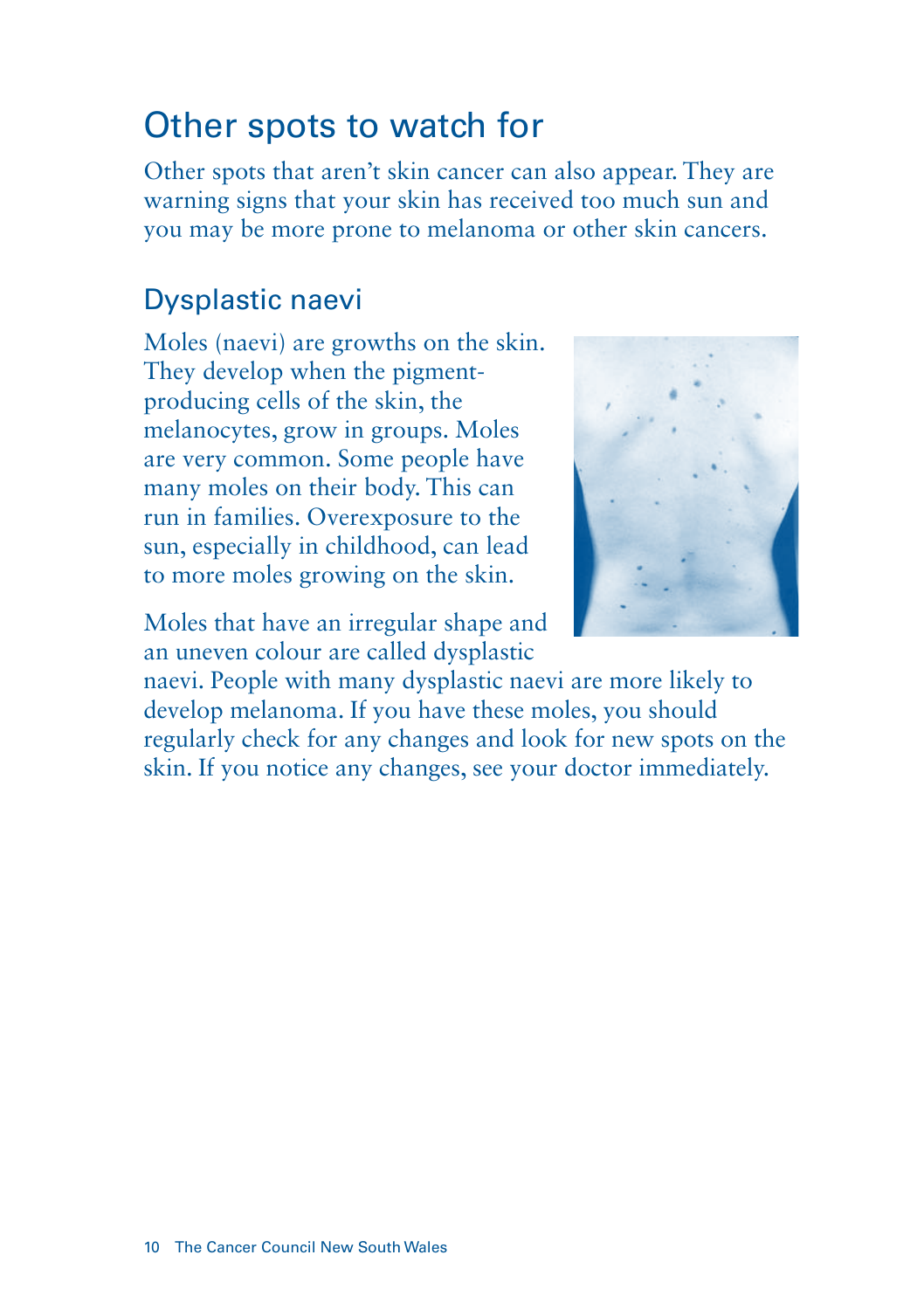## Solar keratoses (sunspots)

Solar keratoses, or sunspots, usually occur in people aged over 40 on areas of skin exposed to the sun, such as the head, neck, arms and legs.



Sunspots are usually flattish, scaly patches on your skin. They may be pale or red, and may sting if scratched.

Some solar keratoses may develop into squamous cell cancers.

I have quite a few irregular looking moles on my back and arms, so it gives me peace of mind to get them checked regularly.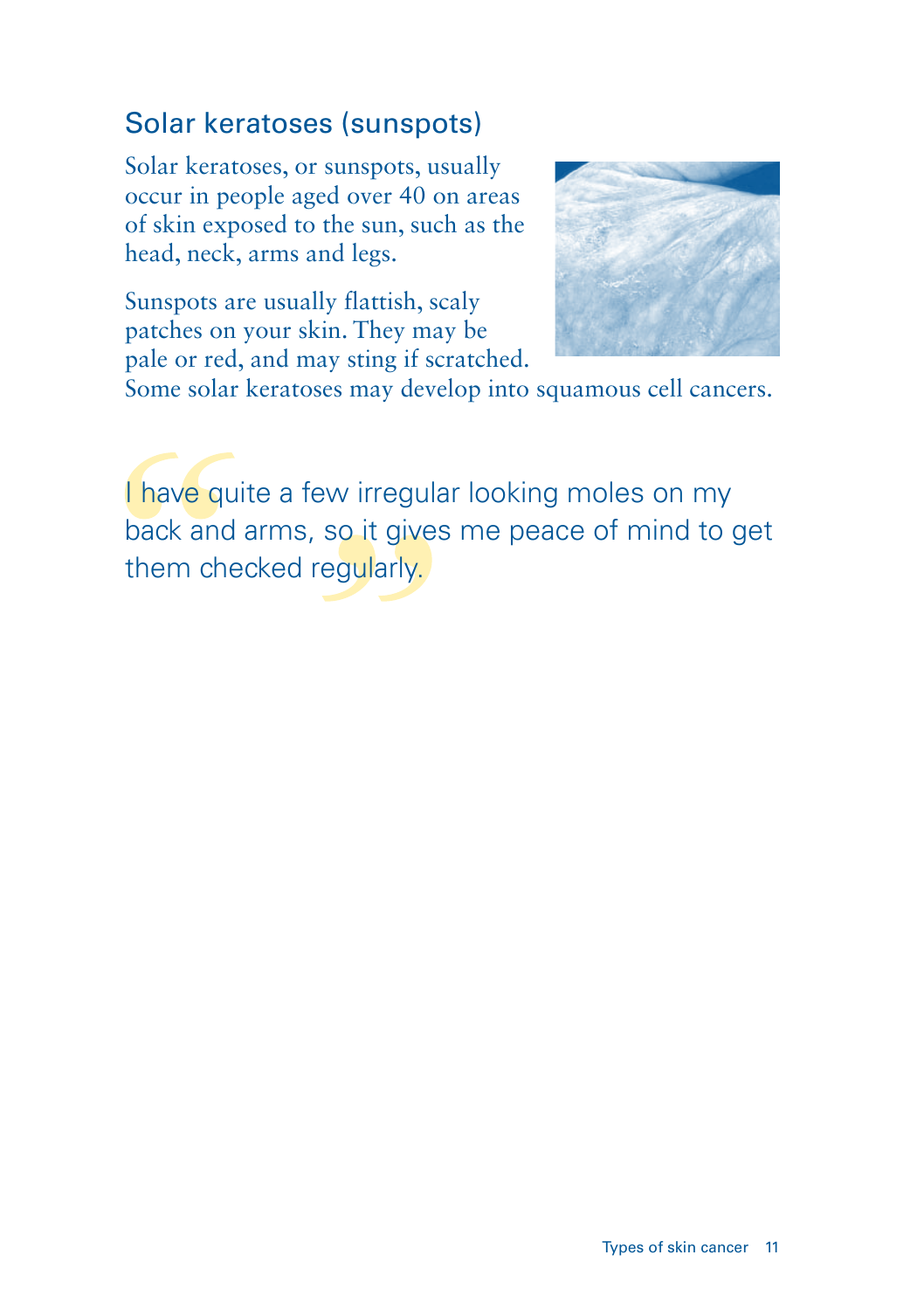# What causes skin cancer?

Australia has the highest rate of skin cancer in the world. One in two people who spend their life in Australia will develop some form of skin cancer. Almost all skin cancers are caused by exposure to ultraviolet (UV) radiation – from the sun or other sources such as tanning machines in solariums. By reducing exposure to UV radiation most skin cancers can be prevented.

UV radiation cannot be seen or felt but can cause:

- sunburn
- early ageing of the skin
- damage to the skin that builds up over time and can lead to skin cancer.

Skin cancer is usually related to lifetime exposure to UV radiation, and most parts of Australia have high levels of UV radiation year round.

While skin cancer usually appears in older adults, the damage begins at an early age from exposure to UV radiation, especially sunburn. New research suggests that while cells are often damaged in childhood, it may be sun exposure in adulthood that triggers these damaged cells to turn cancerous.

I got my three BCCs from driving, probably from coming home in the middle of the day after doing shiftwork. They're all down my right side.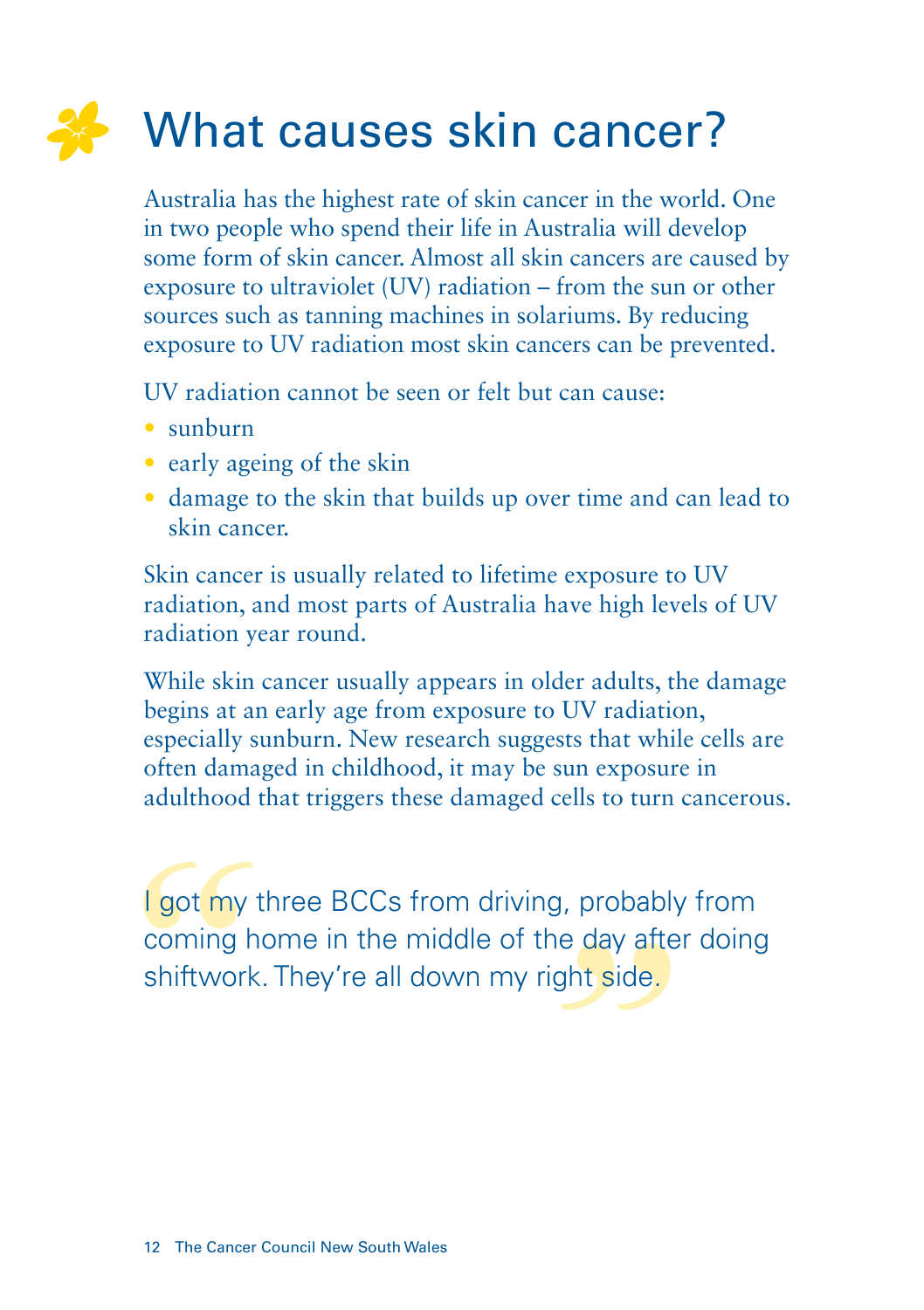# The UV Index

The UV Index shows the intensity of the sun's UV radiation. When the UV forecast is 3 (moderate) or above, levels are high enough to cause skin damage and sun protection is required. You can check the daily SunSmart UV Alert in most daily newspaper weather forecasts or the Cancer Council website www.cancercouncil.com.au/sunsmart/.

## Who is at risk?

Anyone can develop skin cancer, regardless of their skin colour or general health. People who have a higher risk than others may have:

- numerous moles on the body
- a personal or family history of melanoma
- infrequent but intense periods of exposure to UV radiation (such as may be experienced on holiday or during recreational activity), especially if it results in sunburn
- fair skin that burns easily, freckles and doesn't tan
- red or fair hair and blue or green eyes
- a compromised immune system. This could be due to taking certain drugs after an organ transplant or being HIV positive.

People with dark or olive skin have more protection against skin cancer because they produce more melanin than fair-skinned people. However, because UV radiation is so strong in Australia, dark and olive-skinned people still need to protect their skin.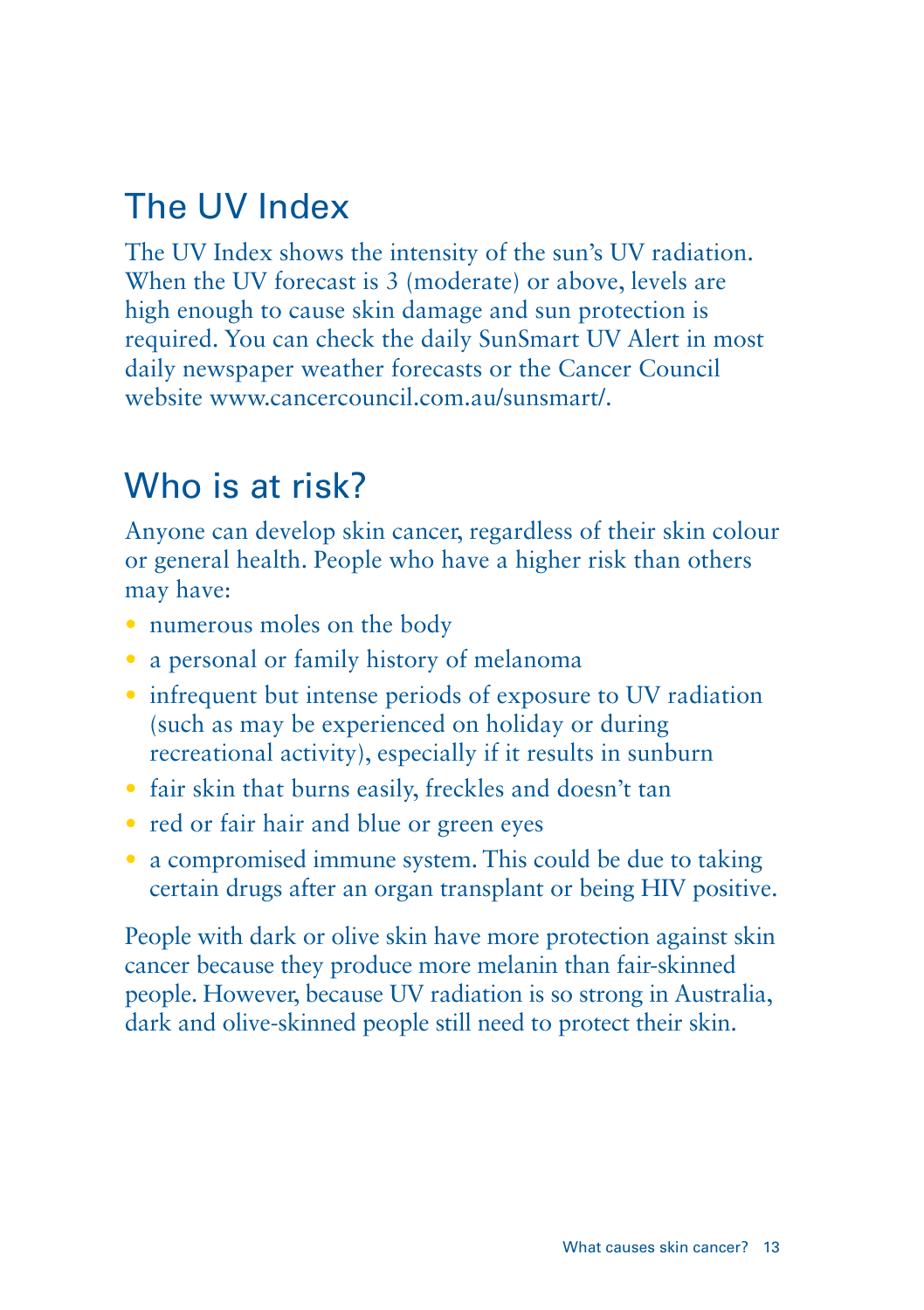## How can I prevent skin cancer?

The best way to prevent skin cancer is to protect your skin from the sun.

You can do this by:

• Always protecting your skin when the UV Index is 3 (moderate) or above, see previous page.

Use a combination of sun protection measures such as sunscreen with shade, hat and clothing.

- Staying out of the sun between 11am and 3pm during daylight saving hours (10am and 2pm at other times of the year) when the sun is strongest. During these hours, more than 60% of the sun's UV radiation reaches the earth's surface.
- Using shade from trees. umbrellas, buildings or any type of canopy. Remember to choose your shade carefully. UV radiation is reflective and bounces off surfaces like concrete, water and sand, causing you to burn even when you think you're protected.



- Wearing clothing that covers as much of the skin as possible, including the back of the neck. A shirt with long sleeves and a collar, trousers, skirts or long shorts that cover the legs or a large part of them are recommended. The best protection comes from closely woven fabric.
- Wearing a hat that shades the face, neck and ears. Hats should have at least an 8-10cm brim.

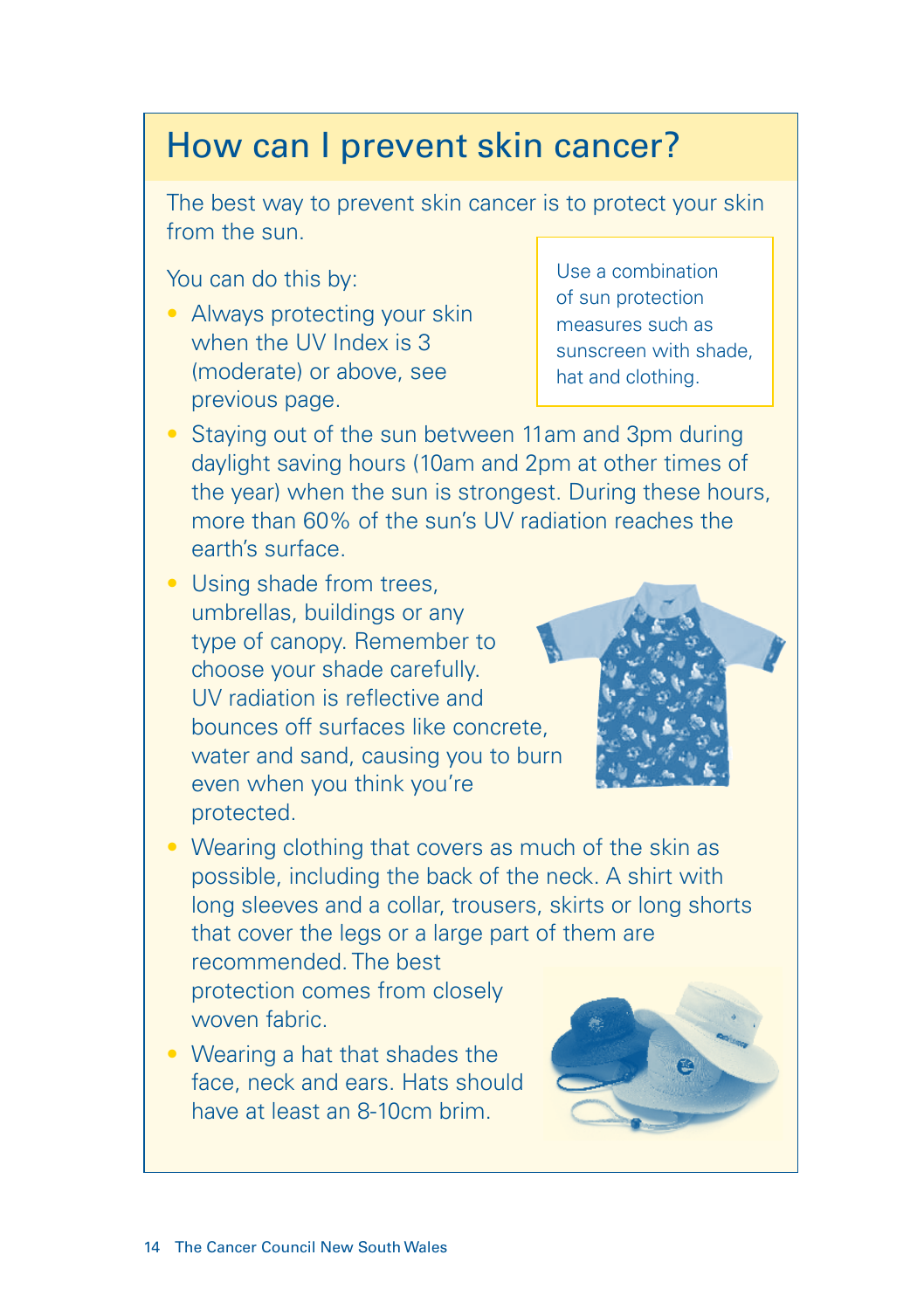• Using sunscreen with sun protection factor SPF30+. and which is also broad spectrum and water resistant, no matter what type of skin you have. Apply sunscreen 20 minutes before going out into the sun and reapply every two hours or after swimming or any activity that causes you to sweat or rub it off. • Protecting your eyes with sunglasses that meet the Australian Standard AS 1067 (check the tag). Wrap-around styles are best. Taking care to protect infants and young babies from direct exposure to sunlight. Use shade, umbrellas, clothing and hats to protect them. If necessary, use SPF30+ sunscreen on the areas of skin that cannot be protected naturally, such as the face and the back of the hands. • Not using tanning beds and sun lamps, which give off UV radiation that can increase the risk of skin cancer.

## Sunlight and health

Some sunlight is important to your health. Vitamin D, which is needed to develop and maintain strong and healthy bones, is made when skin is exposed to UV radiation. You only need to be in the sun for about 10 minutes on most days of the week, outside peak UV times, to produce enough Vitamin D for good health. Most Australians get enough UV radiation from the sun just by going about their daily activities. If you are concerned about getting enough Vitamin D, talk to your GP.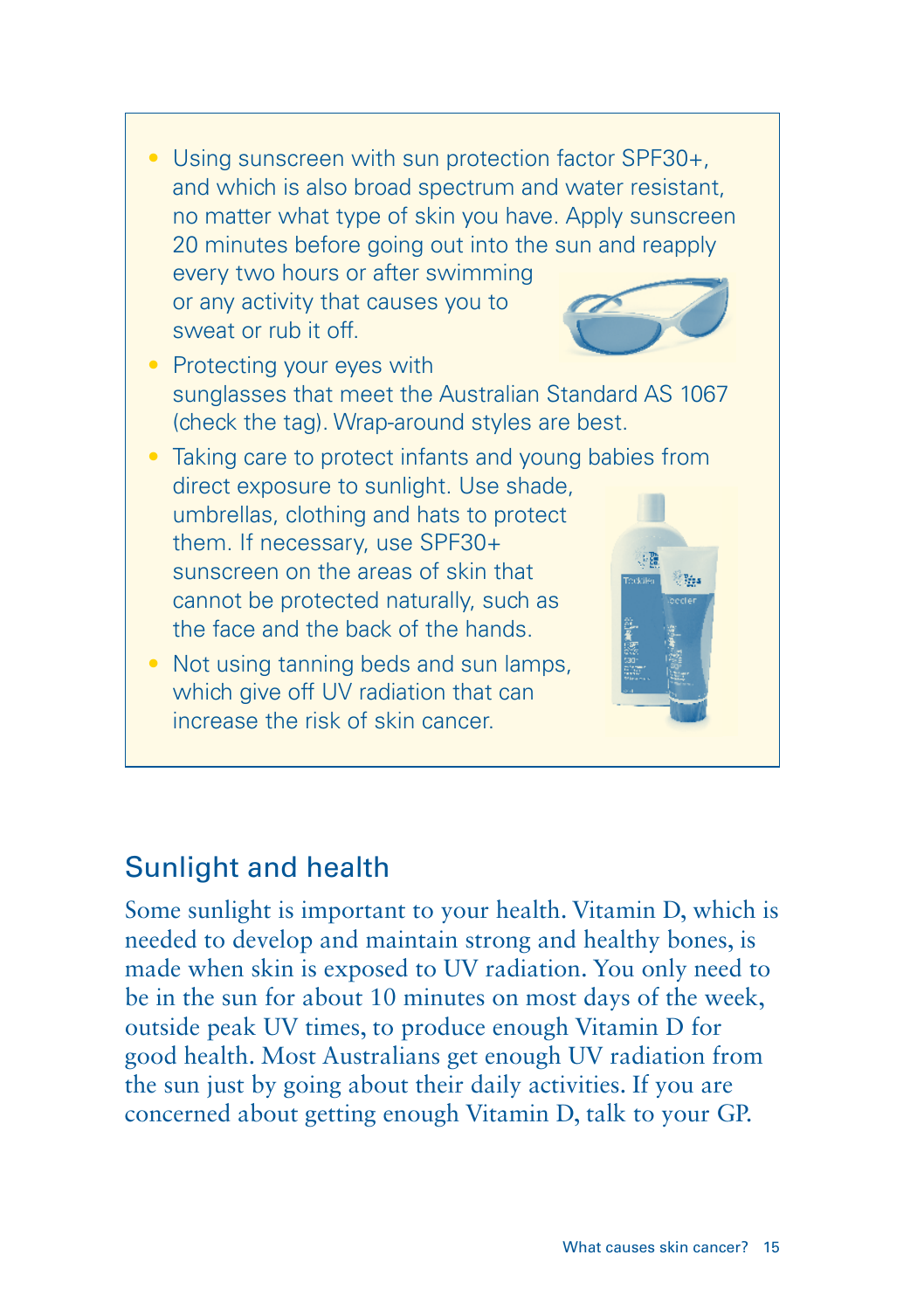## How do I know if I have skin cancer?

Get to know your skin. Check your skin regularly four times a year or every three months. To help you remember, keep a record of the date you last checked your skin, or check each time there is a change of season. It's important to check your whole body, including the soles of your feet, between the toes and your nails. Use a mirror or ask a friend or relative to check areas that are hard to see, such as your back, or the back of your legs. You should also get your skin seen by a doctor or dermatologist once a year.

The more often you examine your skin, the more you will learn about it – what is normal for you and what has changed since the last time you looked.

Skin cancers don't all look the same. Signs to look for include:

- $\bullet$  a new spot that is different from other spots on the skin around it
- a sore that doesn't heal
- a spot, mole or freckle that has changed in size, shape or colour.

At first I thought it was a blind pimple so I squeezed it and put pimple cream on it. Every morning I had a little drop of blood on the face cloth after I washed my face. I eventually went to my GP who diagnosed a BCC.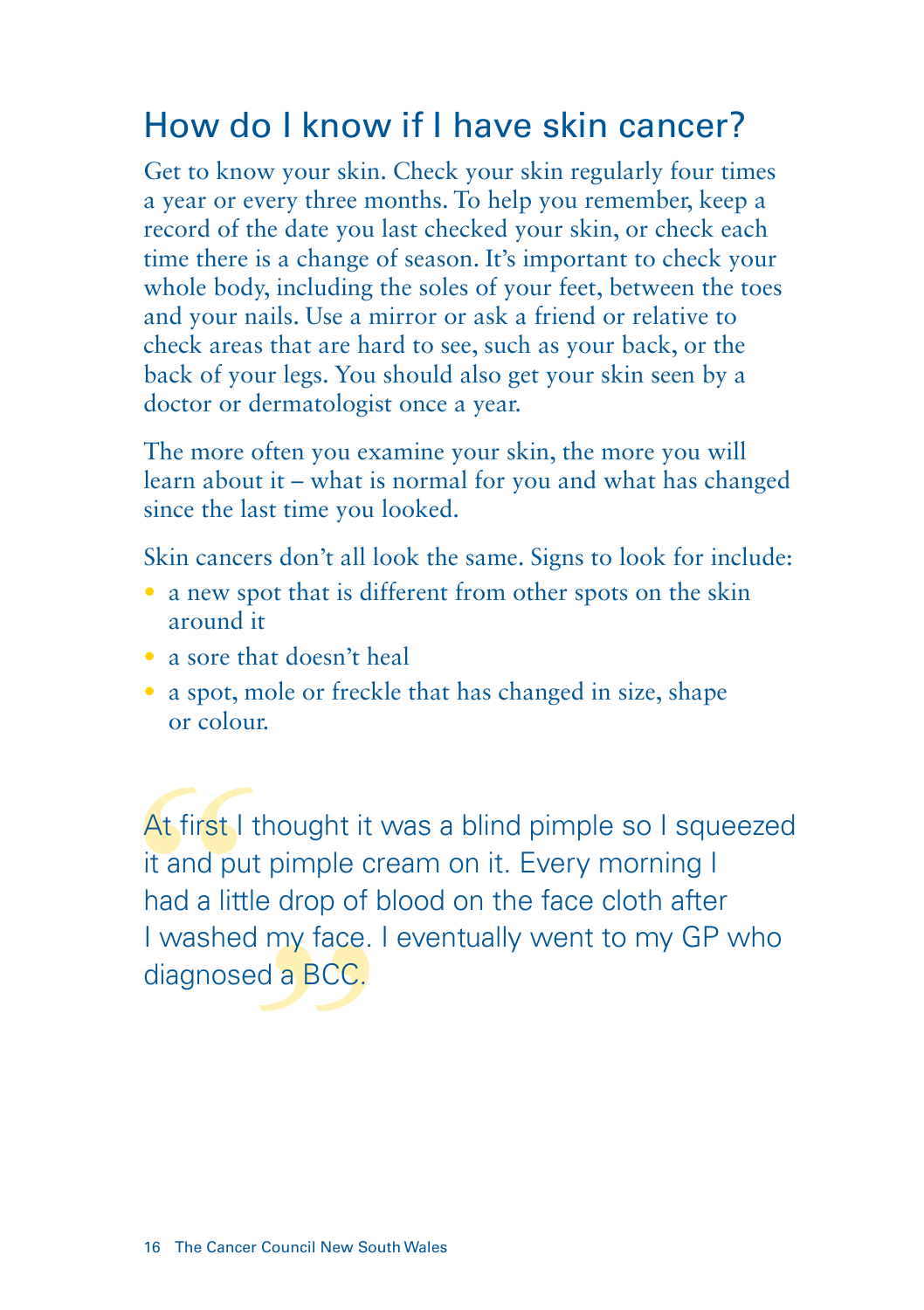# Getting a checkup



## General practitioner

Your GP, who knows your medical history, can examine your skin from head to toe including areas not exposed to the sun and advise you on appropriate care.

# Specialist dermatologist

Your GP may suggest you see a skin specialist such as a dermatologist. A dermatologist is a doctor who has completed specialist training in preventing, diagnosing and treating skin disease, including skin cancer. If you would like a consultation with a dermatologist, you should keep the following in mind:

- You should have a referral from a GP. You can arrange to see a dermatologist without a GP referral but under Medicare you will be billed for a non-referred consultation. This means that your rebate will be a small percentage of the total fee, and you will need to pay the difference.
- With or without a referral, you should ask before the appointment what fees may be charged and what proportion of these are covered by Medicare.
- $\bullet$  There may be a long waiting list. If there is a spot of particular concern, your referring doctor should organise an early appointment.
- If you live in regional NSW, there may not be a dermatologist based in the local area, but many regional areas have visiting dermatologists. Your GP should be able to advise you. If a melanoma is suspected, the GP may refer you to a local surgeon or a specialist melanoma centre.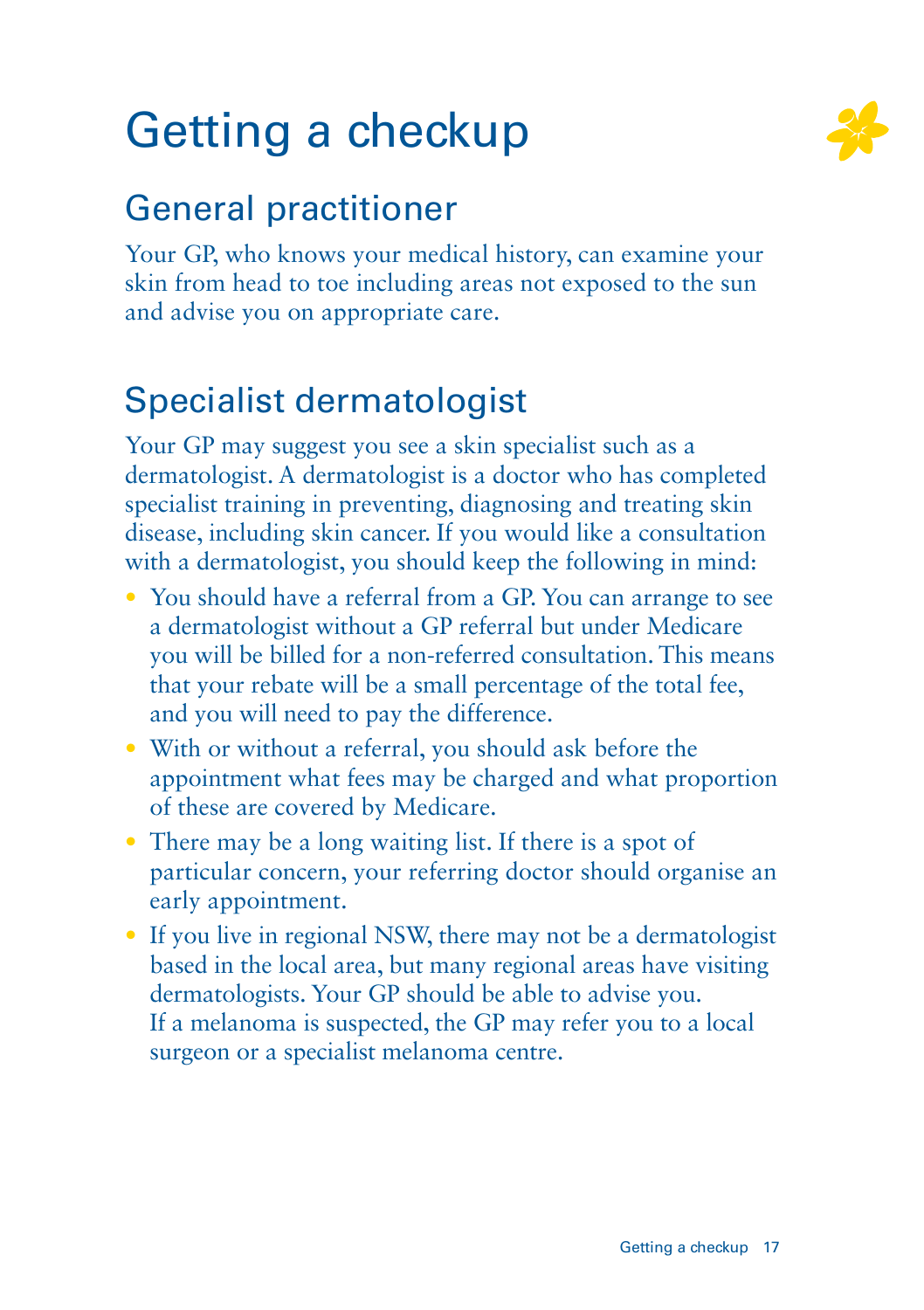# Skin cancer clinic

There are many skin clinics, which offer a variety of services and fee arrangements. GPs usually operate skin clinics and

The Cancer Council does not operate or endorse any particular skin clinics.

some offer bulk-billing for some of their services. Some skin clinics may offer a higher level of expertise in skin examination than others, but at this stage there is no reliable way to evaluate the quality of care provided.

In deciding whether to go to a skin clinic, it is important you find out more about them (see below).

## Choosing a skin clinic

There are four main points to consider when choosing and using a skin clinic:

- qualifications and experience of staff
- costs
- diagnosis and treatment services offered
- information and follow-up provided.

For more information on choosing a skin clinic call the Cancer Council Helpline on 13 11 20 for a copy of *Your guide to skin clinics* flyer.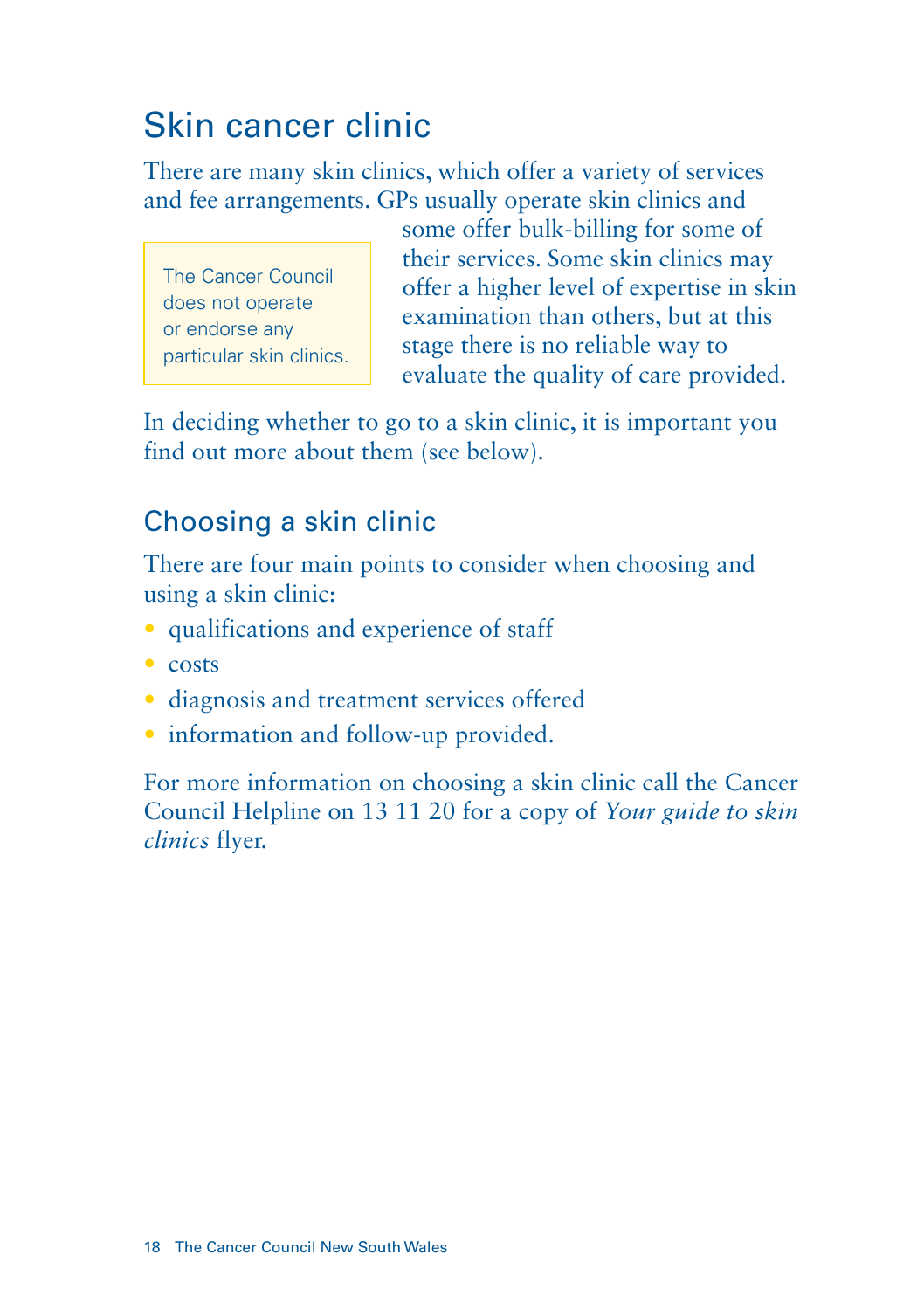# **Diagnosis**

Your doctor will first look at the suspicious spot, mole or freckle. If he or she suspects skin cancer, a biopsy will most likely be done to confirm the diagnosis.

## **Biopsy**

A biopsy is a quick and simple procedure. Your GP may do it, or refer you to a specialist. The doctor will give you a local anaesthetic and cut out the spot. You will usually have a stitch or stitches to help the wound to heal.

The tissue that is cut out will be sent to a laboratory where a pathologist will examine it under a microscope. It will probably take at least a week for the results of your tests to be ready. This waiting period can be an anxious time. The results from your biopsy will help work out the treatment options.

If all of the skin cancer is removed during the biopsy, often this is the only treatment you need.

## Dealing with the diagnosis

Most skin cancers are not a serious risk to your health. However, being told you have cancer can come as a shock and many different emotions may arise. If you have any concerns, ask your doctor or call our Helpline on 13 11 20.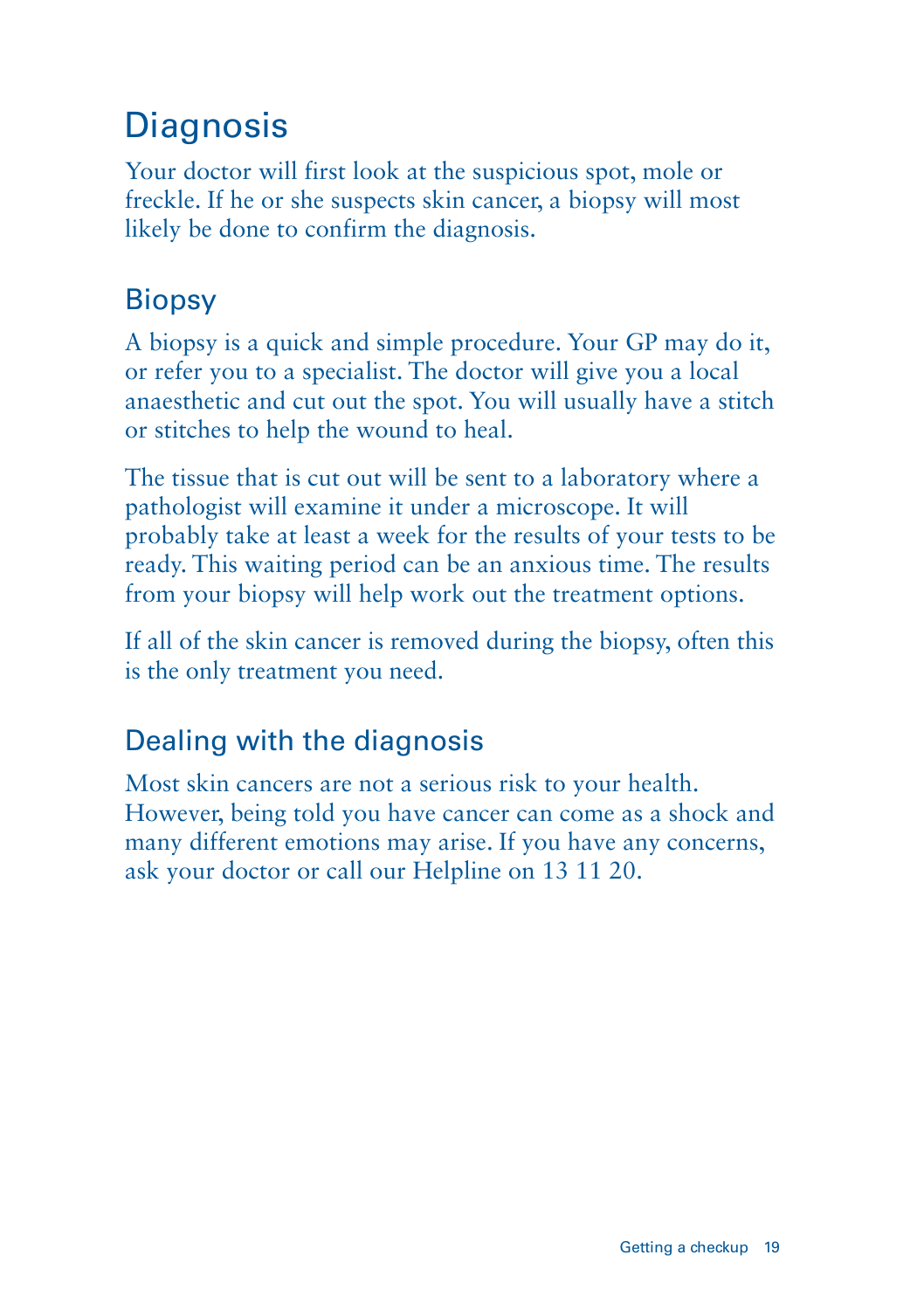

Your doctor will consider a number of factors to determine the best treatment for your skin cancer, including:

- the location of the cancer
- $\bullet$  its size
- whether it has spread to other parts of your body.

Treatment usually involves surgery or a combination of the methods described in this chapter.

## **Surgery**

Often the skin cancer is removed with the biopsy and no further treatment is needed. However, if the skin cancer is large or has spread beyond the surface of the skin, more tissue will need to be removed.

A larger skin cancer may need a skin graft to replace removed skin. This means a piece of skin is taken from another part of your body and put over the area where the skin tissue was removed to close up a wound that is too big for stitches. Neighbouring skin may be rotated to cover the wound so there is a good match with the colour and texture of your normal skin. This is called a skin flap.

There's a little scarring on my nose where the surgery was performed. It's more obvious close up than from a distance.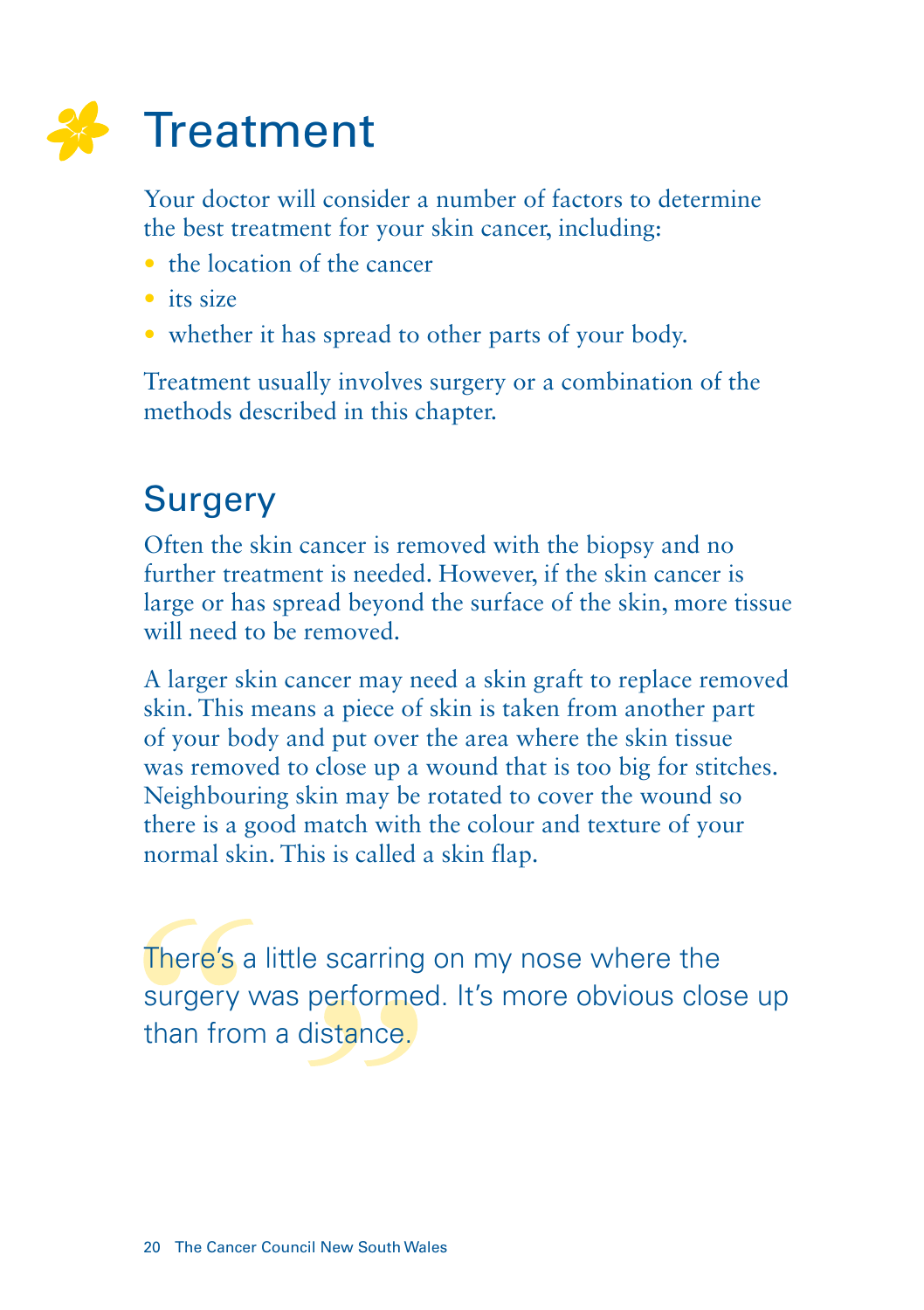### Mohs technique

Mohs (microscopically controlled surgery) technique is a highly specialised type of surgery. The cancer is removed little by little and checked under the microscope immediately. The removal continues until only healthy tissue remains. This technique reduces the amount of healthy skin that needs to be removed while making sure all the cancer has been taken out.

Mohs technique is used to treat large skin cancers that have penetrated into the skin or have come back. It is also used for skin cancers in areas that are difficult to treat, like near the eye.

## **Cryotherapy**

Sunspots and superficial BCCs may be treated using a freezing

technique called cryotherapy. Liquid nitrogen is sprayed over the growth to freeze and kill the skin (pictured right). The wound will be slightly sore and red for a few days and may develop a blister. Later the dead tissue will fall off. Healing can take up to a few weeks. A white scar may form in the area.



## Curettage with cautery

This treatment is mainly used for superficial BCCs. A local anaesthetic is given around the lump or spot, and the cancer is scooped out with a small spoon-shaped sharp instrument called a curette. Electric current is then applied (cautery) to stop bleeding in the area and to destroy any remaining tumour. The wound should heal within a few weeks, leaving a pale scar.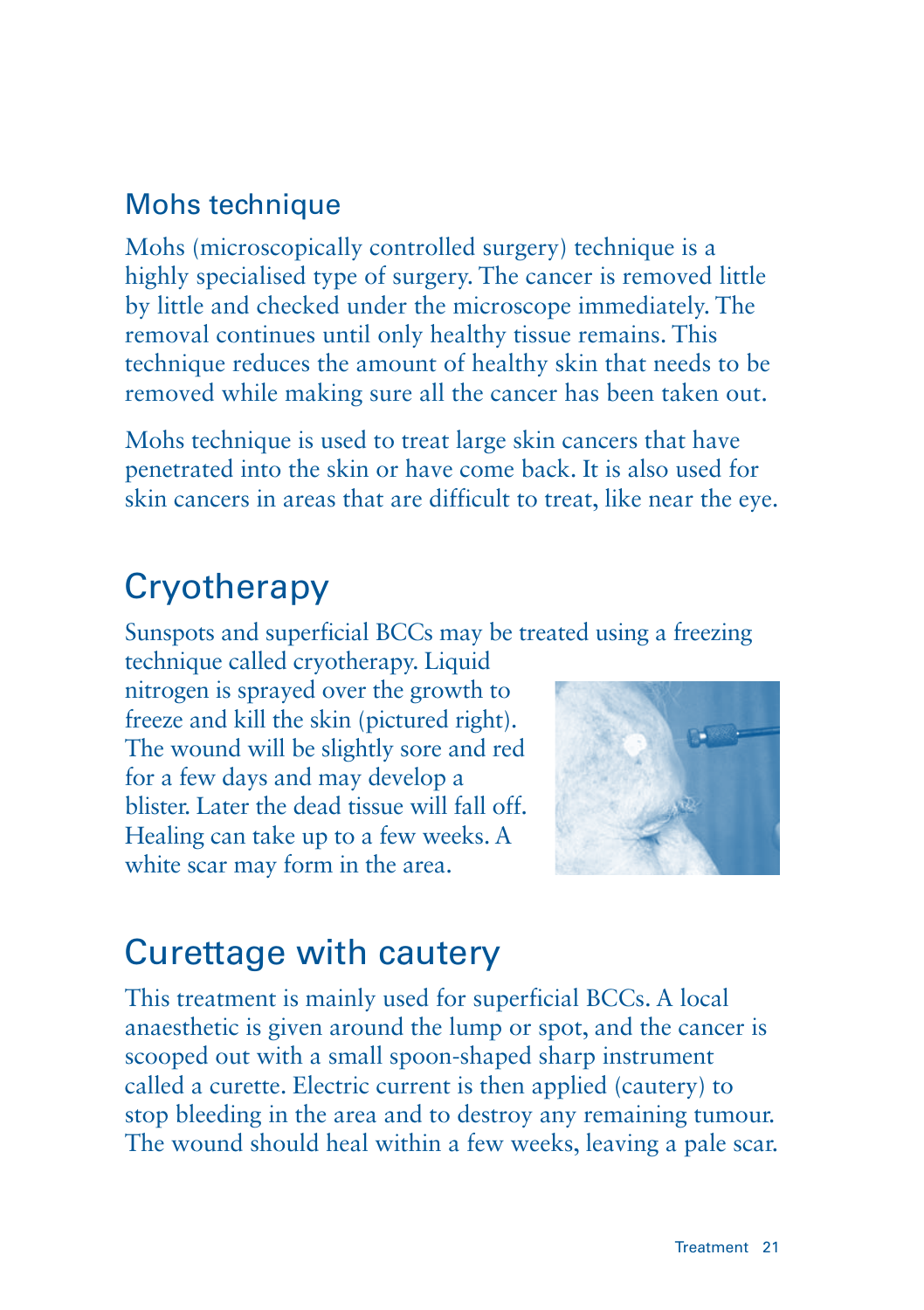## Imiquimod

Imiquimod is a cream that destroys the skin cancer by stimulating the body's immune system to fight the cancer. The cream is applied 5-7 times a week for up to six weeks. Sometimes the treated skin becomes red, sore and may scab or flake. These side effects improve over time.

## Photodynamic therapy

Photodynamic therapy (PDT) uses a light source and a special cream applied to the skin cancer to destroy cancer cells.

First a light sensitive cream is applied to the skin and after a few hours a light is shone on the area. Afterwards the treated area will be covered with a bandage to protect it from light. Sometimes PDT needs to be repeated in 2-4 weeks.

Some people experience pain during PDT, particularly if having treatment on the face. You will be given a local anaesthetic before the PDT to help ease the pain.

After PDT the skin normally heals quickly, and without scarring, so the appearance of the skin is usually good.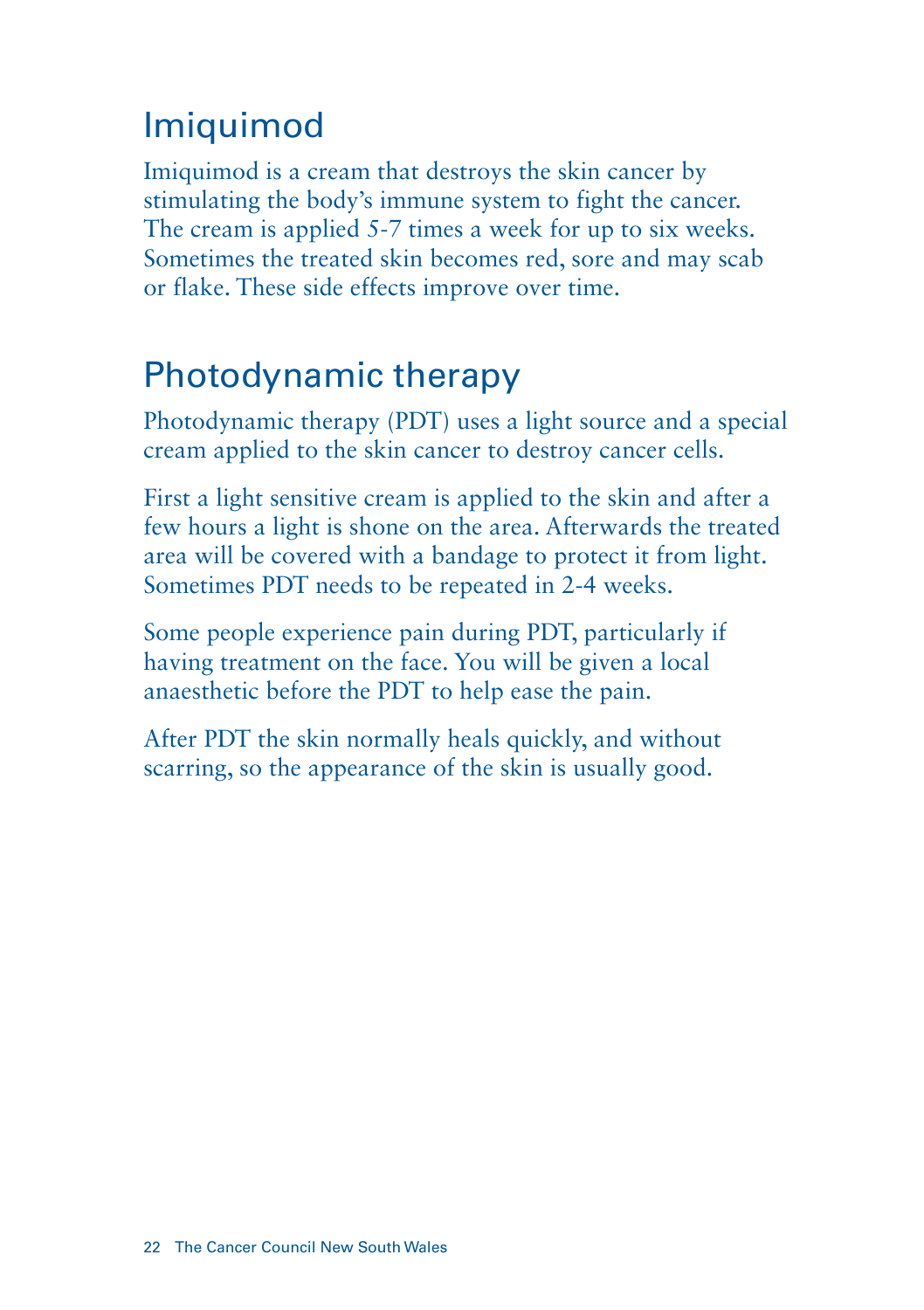# Radiotherapy

Radiotherapy treats cancer by using x-rays to kill cancer cells. It is usually used in areas that are hard to treat with surgery, such as near the eyes, nose or forehead, or for skin cancers that have grown too far into the skin. Treatment is usually given over several weeks.

Skin in the treatment area may become red and sore after two or three weeks of radiotherapy. For more information call the Cancer Council Helpline on 13 11 20 for a copy of the free booklet, *Understanding Radiotherapy*.

## Removing lymph nodes

Lymph nodes, also called lymph glands, are roughly the size of a kidney bean and are located in the neck, groin, pelvis, stomach and under the arms. They are involved in the body's fight against infection and foreign cells (such as cancer cells). The tonsils and spleen are also mainly made up of lymphatic tissue.

Removing affected lymph nodes reduces the chance of the cancer spreading to other parts of the body or coming back.

Lymph node dissection is an operation in which a group of lymph nodes are removed. Your doctor would only recommend a lymph node dissection for SCC if there were signs the cancer had spread to these nodes or glands.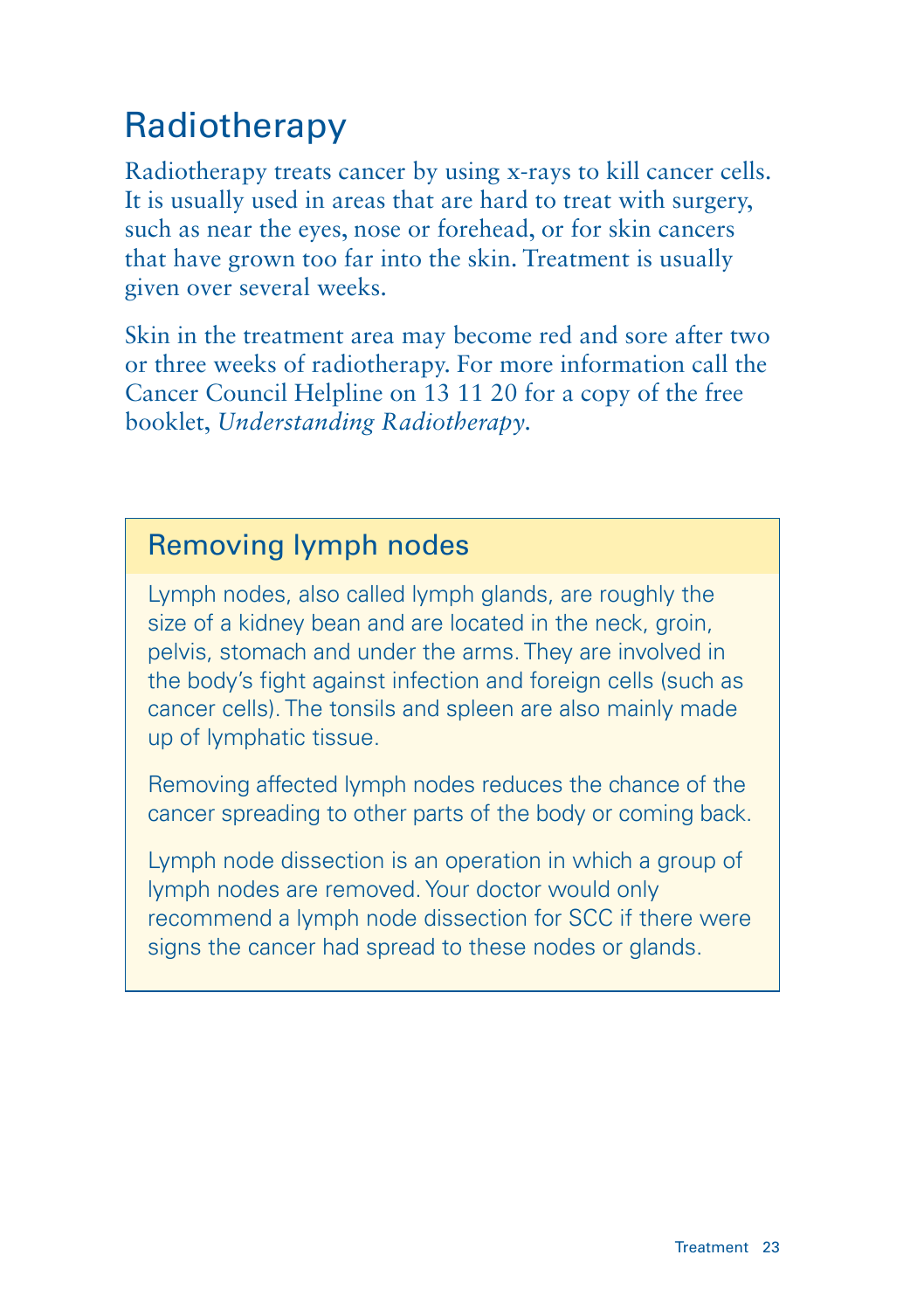# Taking part in a clinical trial

Your doctor may suggest you consider taking part in a clinical trial. Clinical trials help find better treatments for cancer. Doctors conduct clinical trials to test new or modified treatments and see if they are better than current treatments.

Before deciding whether or not to join the trial, you may wish to ask your doctor:

- What treatments are being tested and why?
- What tests are involved?
- What are the possible risks or side effects?
- How long will the trial last?
- Will I need to go into hospital for treatment?
- What will I do if problems occur while I am in the trial?

It is always your decision to take part in a clinical trial. If you don't want to take part, your doctor will discuss the best current treatment choices with you.

If you are unsure about joining the trial, ask for a second opinion from an independent specialist.

If you decide to join a randomised clinical trial, you will be chosen at random to receive either the best existing treatment or a promising new treatment.

You have the right to withdraw at any time. Doing so will not jeopardise your treatment for cancer.

For more information call the Cancer Council Helpline on 13 11 20 for a free copy of *Understanding Clinical Trials* or read it online at www.cancercouncil.com.au/.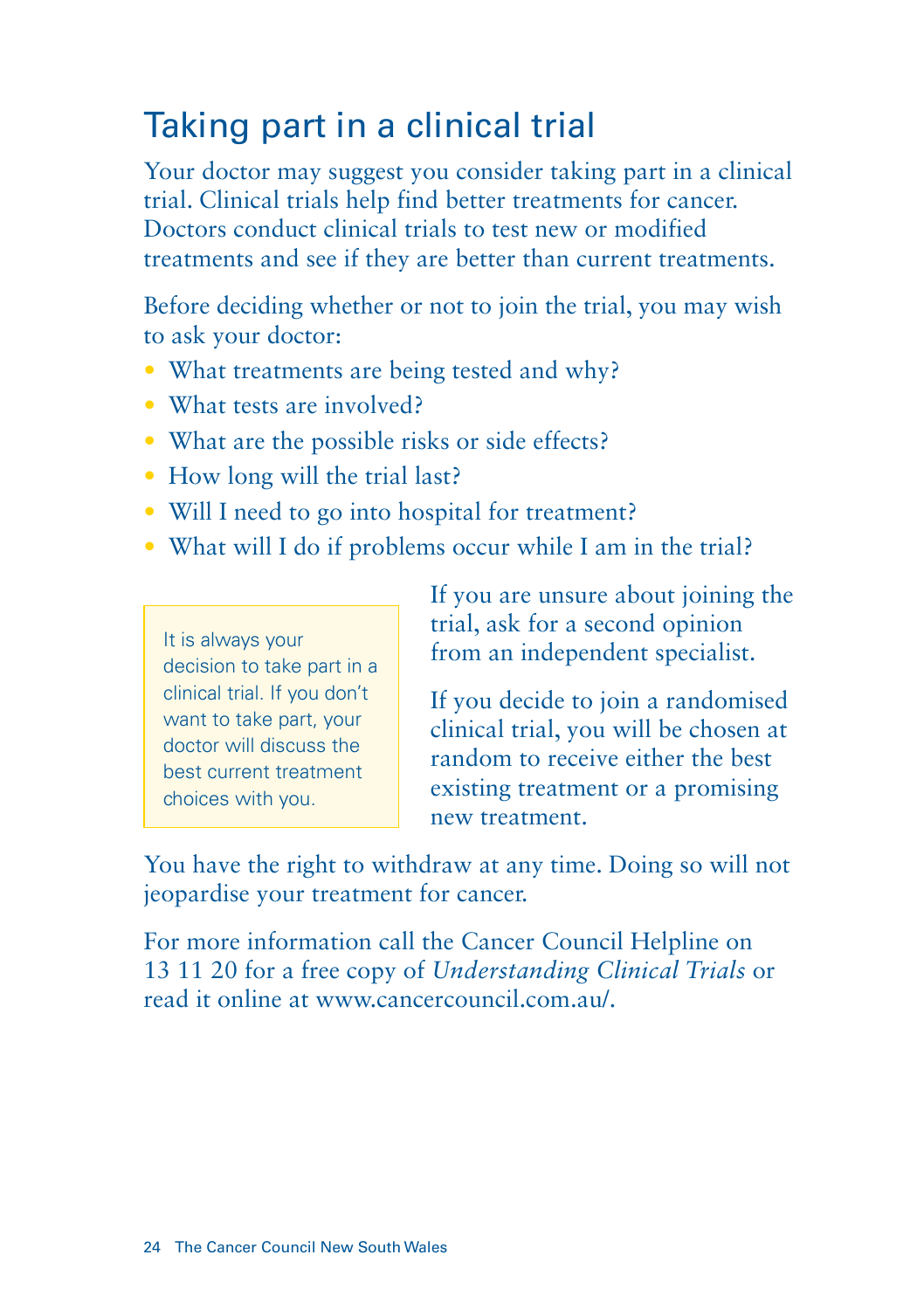# Making treatment decisions



Skin cancers may be treated by general practitioners, dermatologists (who are specialists in the prevention, diagnosis and treatment of skin cancer) and surgeons.

Sometimes it is difficult to decide on the right treatment for you. If you are offered a choice of treatments, you will need to weigh the advantages and disadvantages of each treatment. If only one type of treatment is recommended, ask your doctor to explain why other treatment choices have not been offered.

It is important you understand enough about your skin cancer, the treatment and side effects to agree with – or question – the decisions being made. You always have the right to find out what a suggested treatment means for you, and the right to accept or refuse it.

Before you see the doctor, it may help to write down your questions. A list of questions to ask your doctor is at the end of this booklet. Taking notes during the session can also help. Many people like to have a family member or friend go with them, to take part in the discussion, take notes or simply listen.

## A second opinion

You may want to ask for a second opinion from another specialist. This is understandable and can be a valuable part of your decision-making process. Your specialist or local doctor can refer you to another specialist and you can ask for your results to be sent to the second-opinion doctor. If you decide you want a second opinion, make the appointment as soon as possible so your treatment is not delayed.

You can ask for a second opinion even if you have already started treatment or still want to be treated by your first doctor.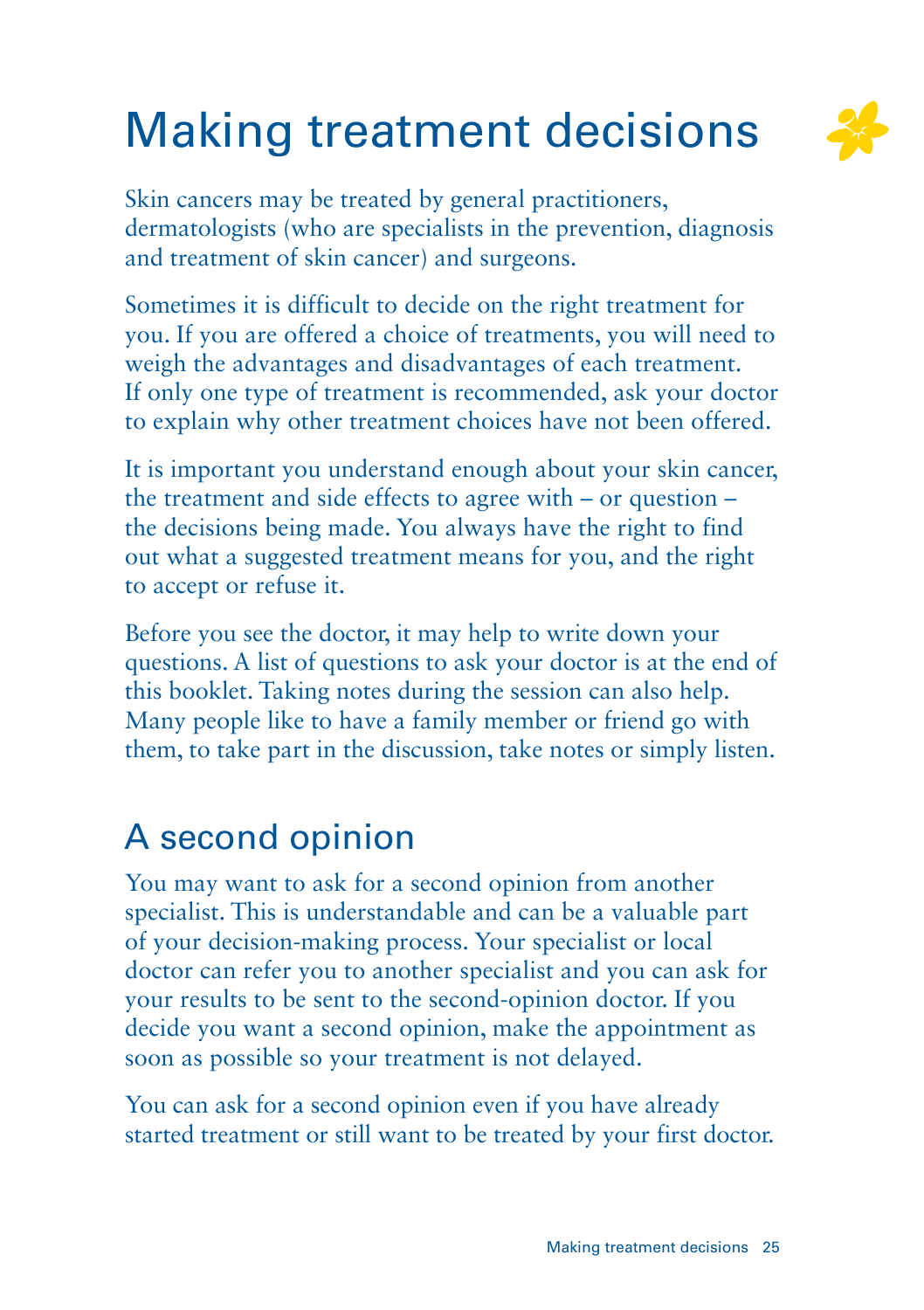# After the treatment: follow-up

For some people, the cancer may recur in the same spot or need further treatment. If the wound doesn't heal or if you notice any other changes, see your local doctor or dermatologist.

It is important to continue to check your skin for changes, to visit your doctor for regular checkups, and to protect your skin from the sun. Follow the steps listed on pages 14-15 to prevent further damage to your skin. Make skin protection a part of your lifestyle throughout the year, not just in summer.



## Will I get other skin cancers?

If you have been treated for skin cancer or sunspots, you have a high chance of developing new skin cancers. Sun damage to your skin by the sun has built up over the years and can't be repaired.

Check your skin regularly for changes. See your local doctor or dermatologist if you notice anything new or unusual.

I'm monitored on a regular basis by my GP. and about once a year I get little bits and pieces frozen off or cut out.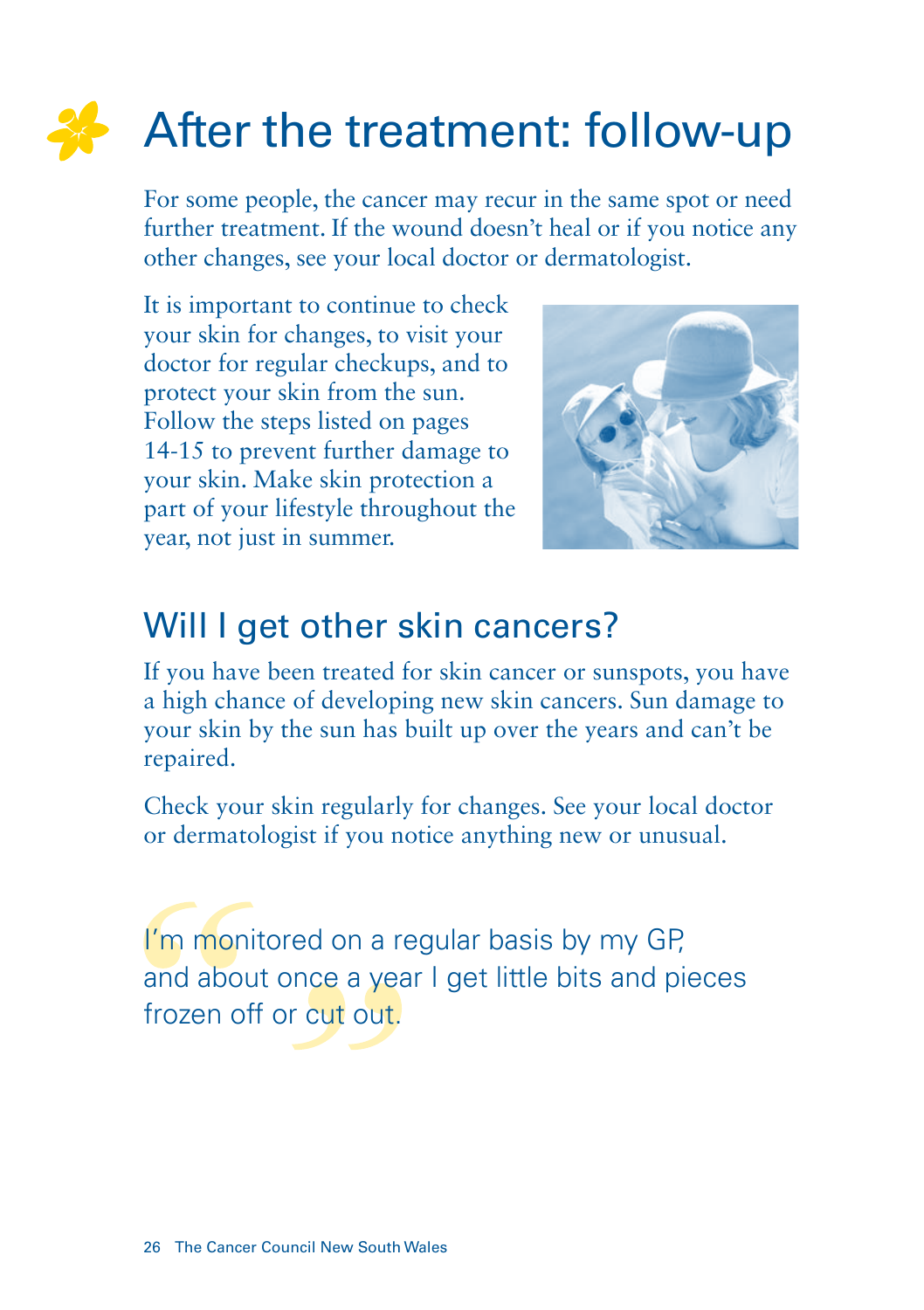# Seeking support



# Practical and financial help

Skin cancer may cause practical and financial difficulties, particularly for people living in the country who have to travel for treatment. Financial assistance, through benefits and pensions, can help pay for the cost of prescription medicines and for travel to medical appointments.

Contact the social worker at your hospital or community health centre, or call the Cancer Council Helpline for information.

## Cosmetic care

Skin cancer treatments such as surgery, skin grafts and cryotherapy often leave pale scars. While these fade with time, you may be concerned with the appearance of the scar, especially if it's on your face.

Various cover up cosmetics are available to conceal the scar.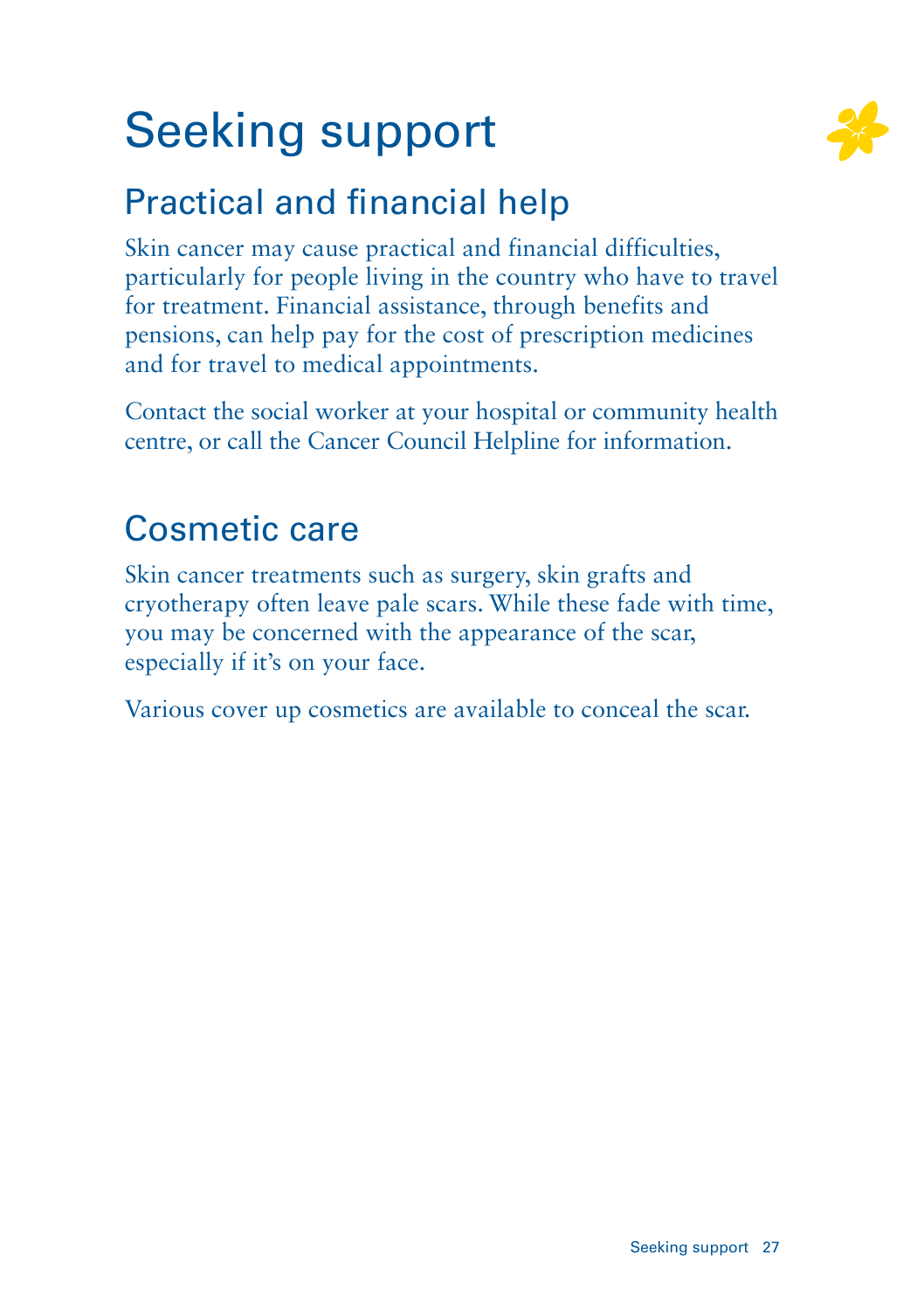## Cancer Council Helpline 13 11 20 Monday to Friday 9am to 5pm

Cancer Council Helpline is a telephone information service provided by the Cancer Council NSW for people affected by cancer.

For the cost of a local call, you can talk about your concerns and needs confidentially with specialised oncology health professionals. Helpline consultants can send you written information and put you in touch with appropriate services offered by the Cancer Council or within your area. You can also request services in languages other than English.

Cancer Council has a range of services available that you may be able to access, depending on your circumstances:

- counselling
- telephone support groups
- peer-to-peer support
- an online discussion forum
- transport assistance
- booklets and other resources.

You can call the Cancer Council Helpline, Monday to Friday, 9am to 5pm. If calling outside business hours, you can leave a message and your call will be returned the next business day.

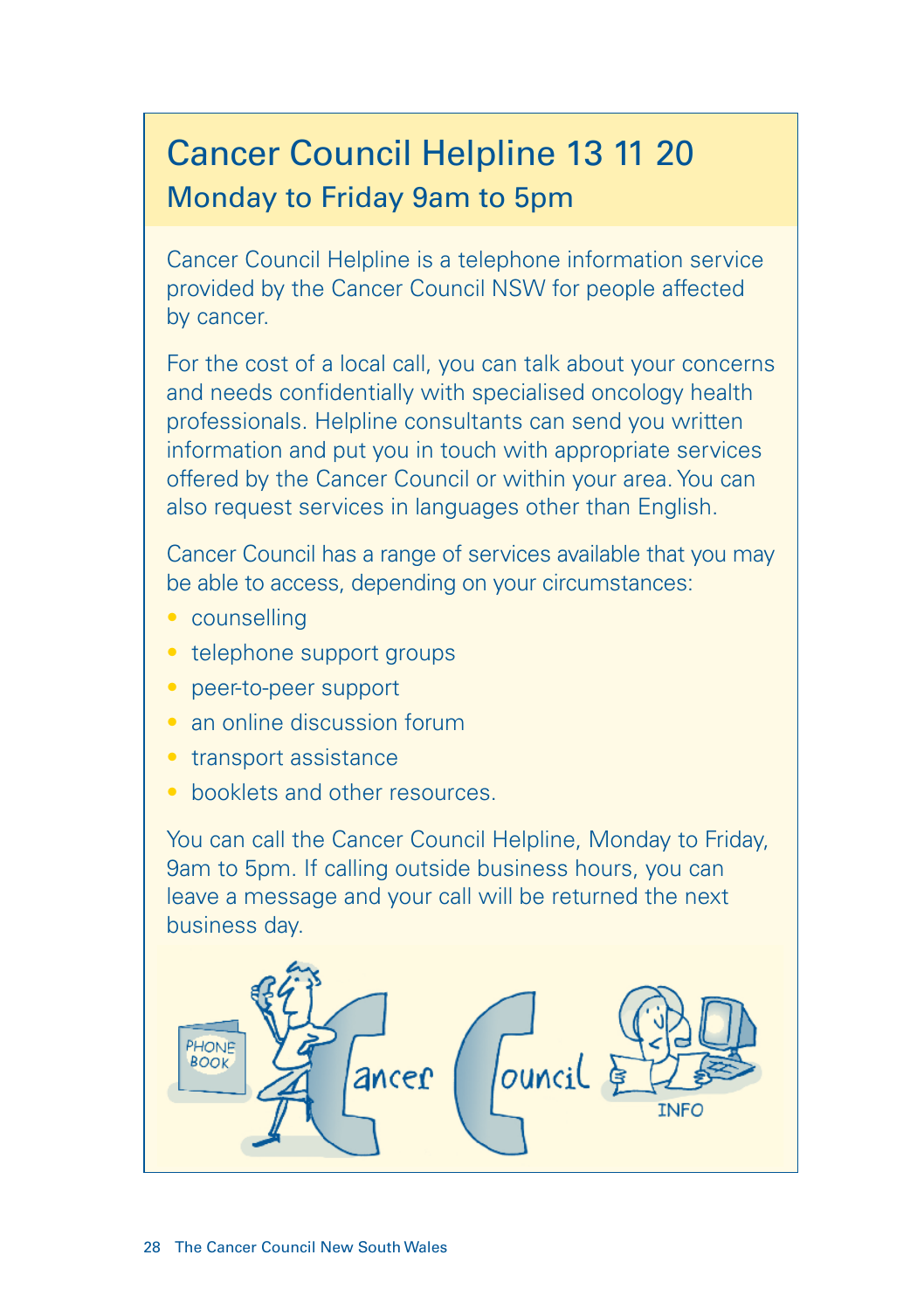## Information on the Internet

The Internet can be a useful source of information, although not all websites are reliable. The websites listed below are good sources of reliable information.

## Australian

|                             | The Cancer Council NSW <b>Example 2016</b> WWW.cancercouncil.com.au    |
|-----------------------------|------------------------------------------------------------------------|
|                             | The Cancer Council Australia <b>Manual Australia</b> www.cancer.org.au |
| <b>Australasian College</b> | of Dermatologists <b>Construction</b> www.dermcoll.asn.au              |
| Sydney Melanoma             | Diagnostic Centre <b>Commanding</b> www.melanoma.net.au                |
| The Melanoma                | Foundation <b>Manufacture 12</b> www.melanomafoundation.com.au         |

## International

|  |  |  |  | MacMillan Cancer Support MacWow.cancerbackup.org.uk |  |  |
|--|--|--|--|-----------------------------------------------------|--|--|
|--|--|--|--|-----------------------------------------------------|--|--|

| <b>US</b> National                                            |                |
|---------------------------------------------------------------|----------------|
| Cancer Institute <b>Manual</b> Cancer Institute               | www.cancer.gov |
| American Cancer Society <b>Example 20</b> and WWW.cancer.org  |                |
| Canadian Cancer Society <b>Exercise Society</b> WWW.cancer.ca |                |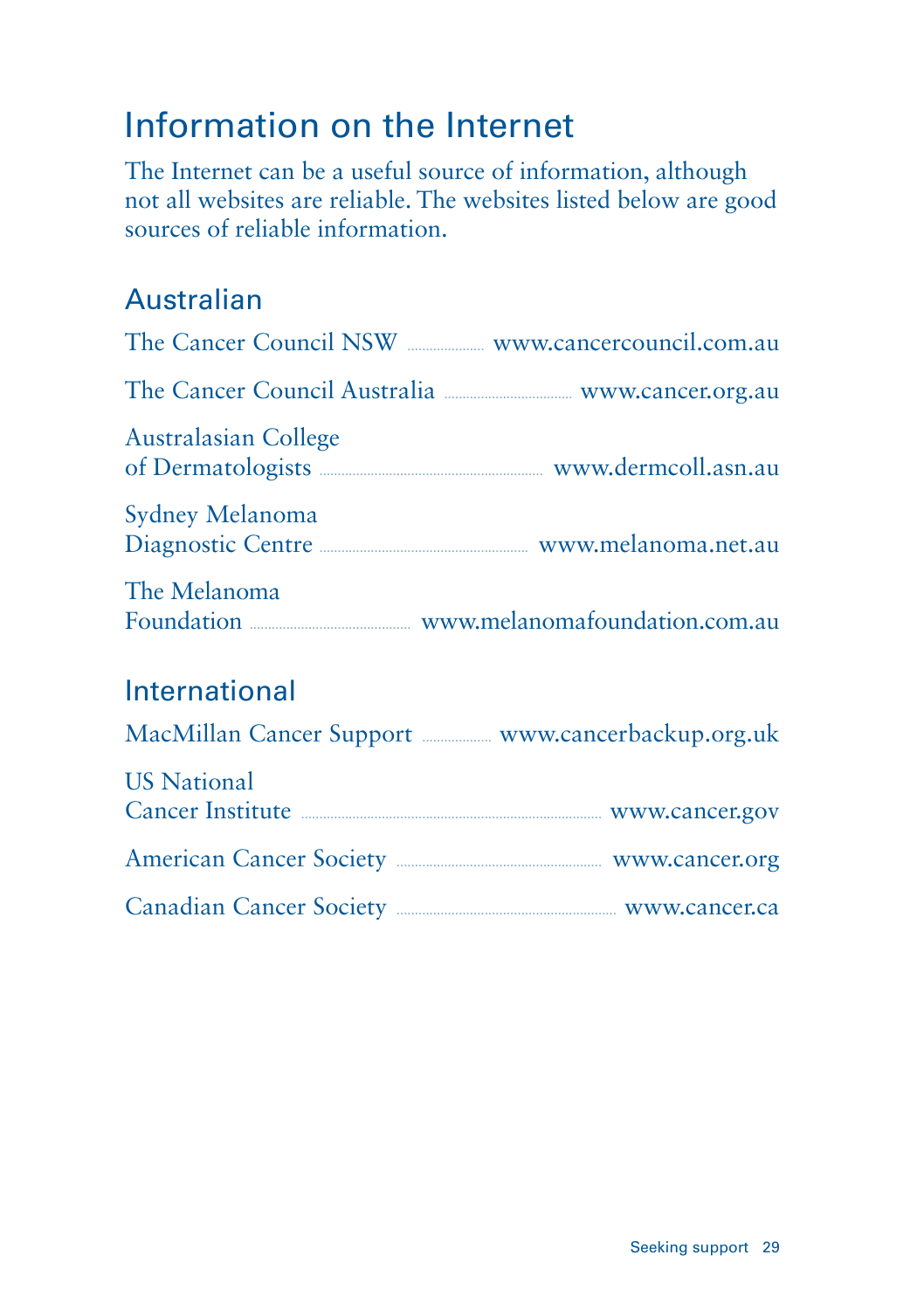# Question checklist

You may find the following checklist helpful when thinking about the questions you want to ask your doctor about your illness and treatment. If there are answers you don't understand, it is OK to ask your doctor to explain again.

- What is this spot on my skin?
- Does it need to be biopsied or treated?
- What was my biopsy result?
- Is it a form of skin cancer?
- What type of skin cancer is it?
- Did you remove all of the skin cancer?
- Do I need a referral to a dermatologist or plastic surgeon?
- Do I need further treatment for this skin cancer?
- How much will the treatment cost me?
- What will happen if I don't have any treatment?
- Will there be any scarring after the skin cancer has been removed?
- Where can I go for follow-up skin checks?
- How often should I get my skin checked?
- 14 Is this skin cancer likely to come back?
- How will I know if the treatment is working?
- Can I use sunscreen after the skin cancer has been removed?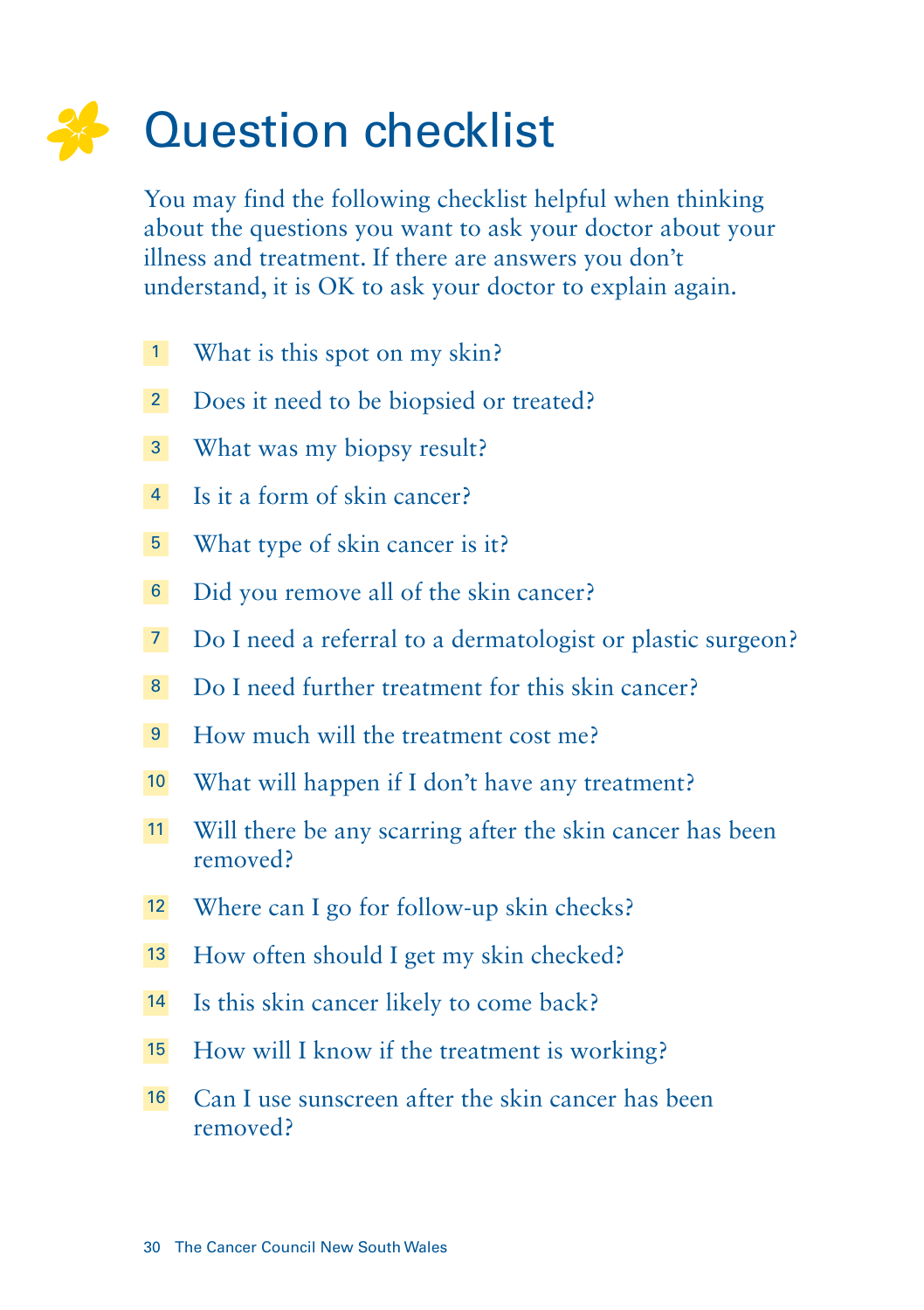# **Glossary**



### **anaesthetic**

A drug that stops a person feeling pain during a medical procedure. A local anaesthetic numbs only a part of the body. A general anaesthetic causes a person to lose consciousness for a period of time.

### **basal cell cancer**

A type of skin cancer that begins in the basal portion of the top layer of the skin (epidermis).

### **benign**

Not cancer, not malignant. Benign cells are not able to spread (metastasise) like cancer cells.

### **biopsy**

The removal of a small sample of tissue from the body, for examination under a microscope, to diagnose a disease.

#### **cancer**

A disease of the body's cells that starts in the genes. Damaged genes cause cells to behave abnormally, and they may grow into a lump called a tumour.

#### **cautery**

A treatment technique that uses electric current to destroy tissue.

### **cryotherapy**

Destruction of tissue by applying extreme cold.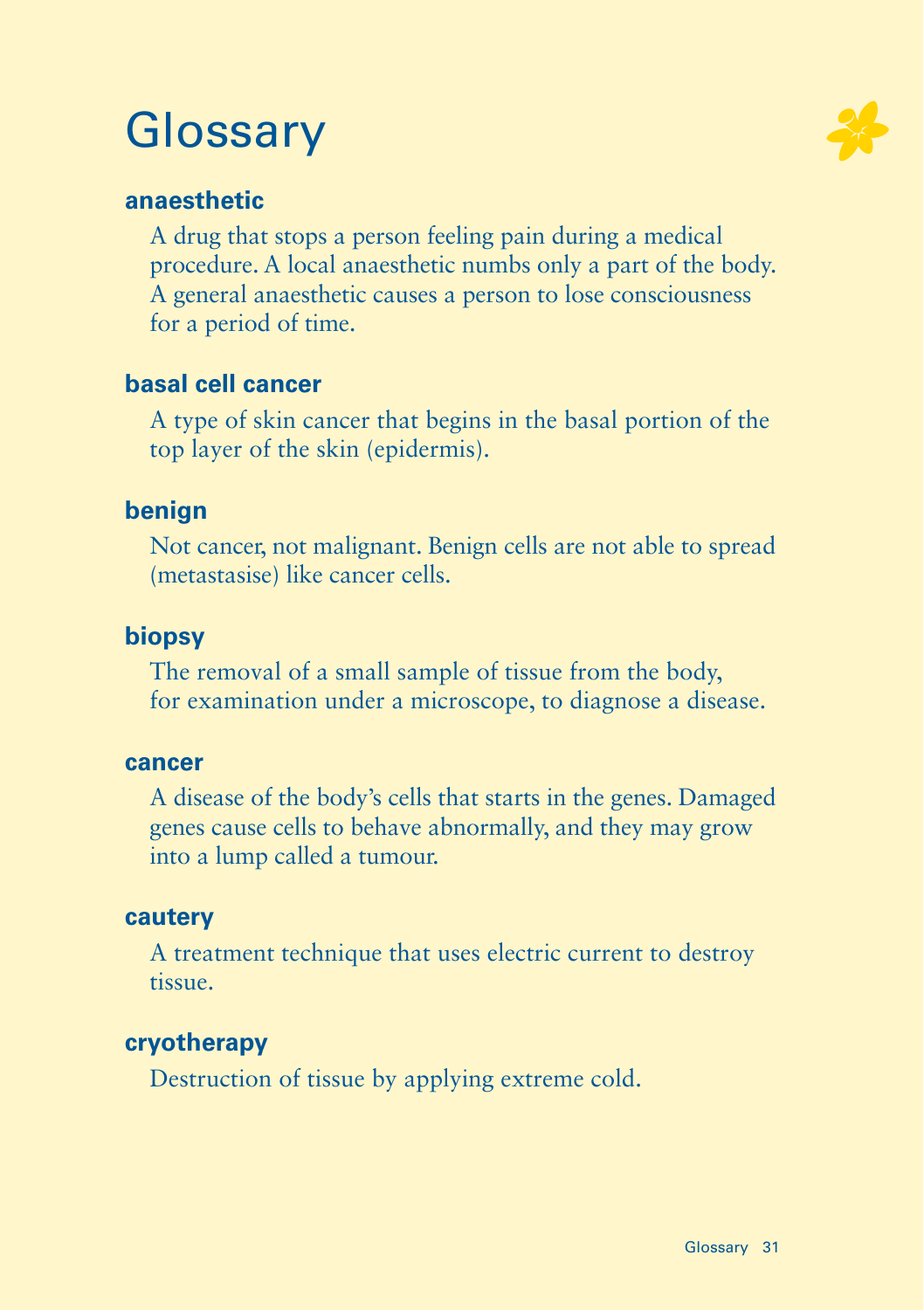#### **curettage**

Removal of growths with a curette, a spoon-shaped instrument with a sharp edge.

#### **dermatologist**

A doctor who is a specialist in the prevention, diagnosis and treatment of skin problems.

#### **dermis**

One of two main layers that make up the skin. The dermis is the second layer.

#### **dysplastic naevus**

A mole with irregular shape and patchy colour.

#### **epidermis**

One of two main layers that make up the skin. The epidermis is the top or outer layer.

#### **keratoses**

Also called sunspots, they are a sign of sun damage to the skin. They appear as flattish scaly areas on the skin.

#### **lymph nodes**

Also called lymph glands. Small bean-shaped collections of lymph cells scattered along the lymphatic system, which get rid of bacteria and other harmful things. There are lymph nodes in the neck, armpit, groin and abdomen and elsewhere in the body.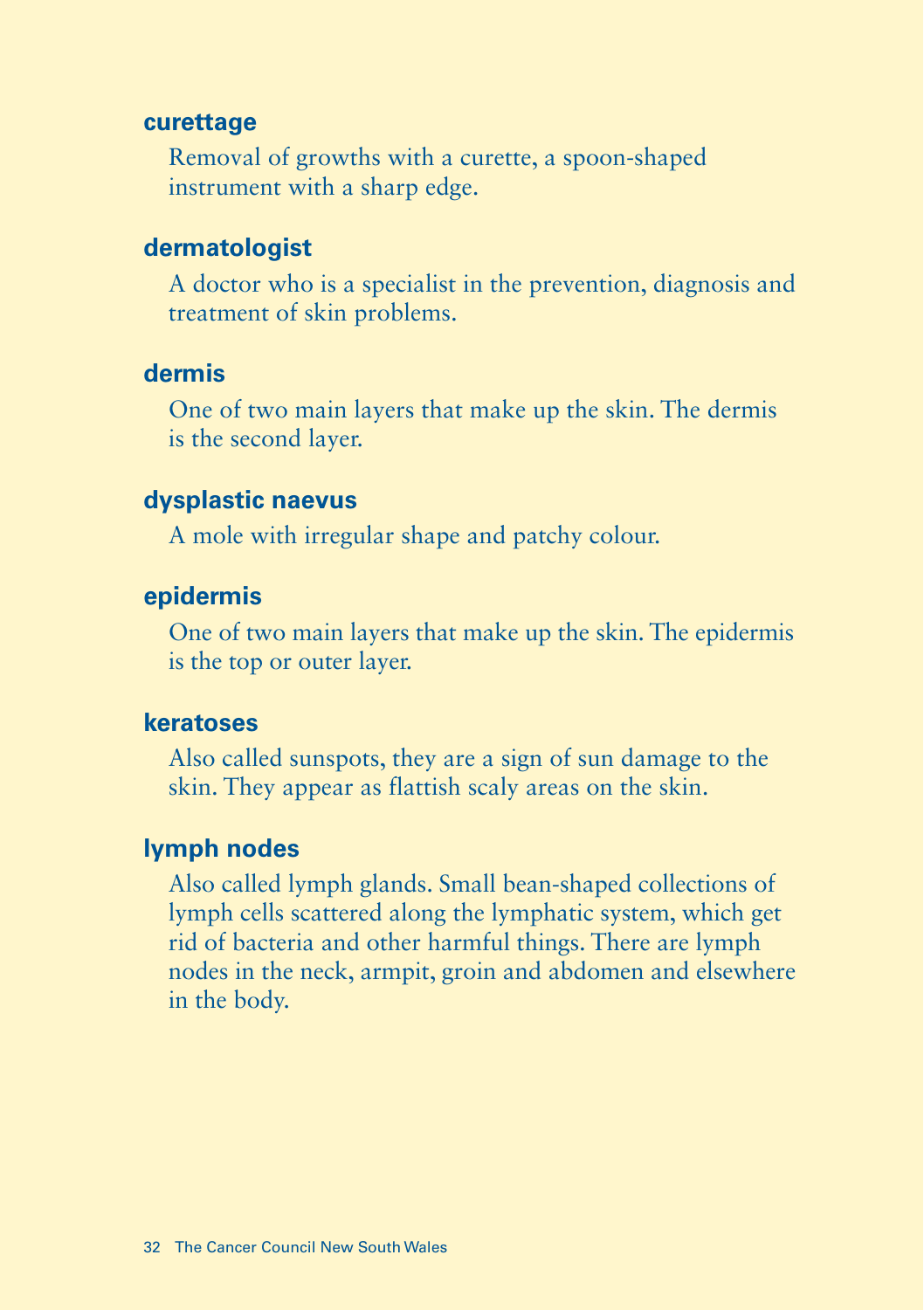### **malignant**

Cancerous. Malignant cells can spread (metastasise) and can eventually cause death if they cannot be treated.

#### **melanin**

The brown pigment that gives skin its colour. It helps protect the body against the damaging effect of ultraviolet rays from sunlight and tanning machines in solariums.

#### **melanocytes**

Cells in the top layer of the skin (epidermis) that produce melanin.

#### **melanoma**

Cancer of the melanocytes. The cancer usually appears on the skin, but may affect the eye and mucous membranes (e.g. lining of the mouth and nasal passages). Excessive exposure to UV radiation contributes to the development of melanoma.

#### **metastases**

Also known as secondaries. Tumours or masses of cells that develop when cancer cells break away from the original (primary) cancer and are carried by the lymphatic and blood systems to other parts of the body.

### **Mohs technique**

A specialised microscopically controlled surgical procedure for removing skin cancers one segment at a time until only normal cells remain.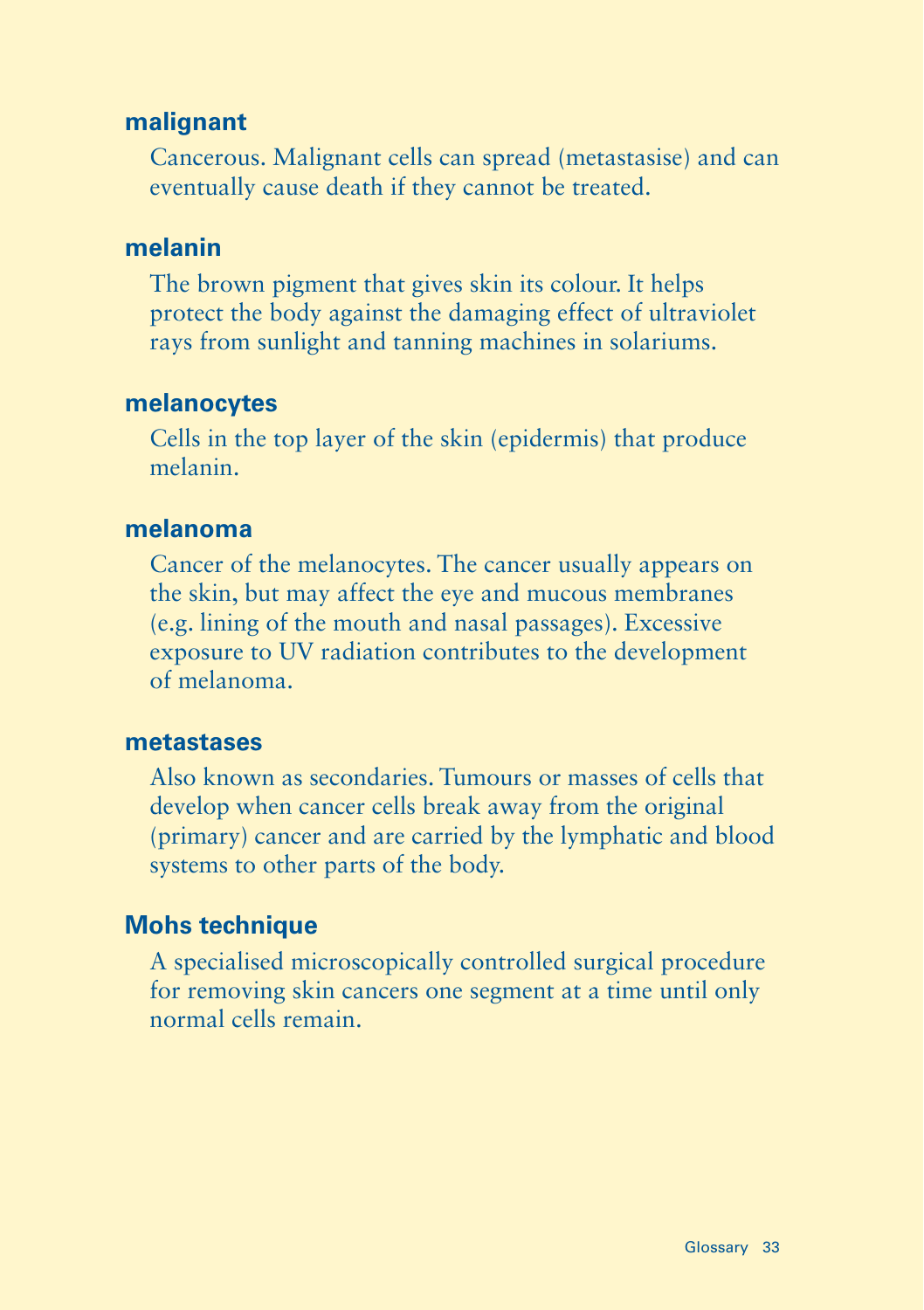#### **naevi**

Also called moles. They arise from melanocytes and are benign.

#### **pathologist**

A person who studies diseases to understand their nature and cause. A pathologist is a specialist doctor who examines biopsies under a microscope to diagnose cancer and other diseases.

#### **photodynamic therapy (PDT)**

A technique that uses a light source with a special cream to destroy cancer cells.

### **prognosis**

An assessment of the course and likely outcome of a person's disease.

#### **radiotherapy**

The use of radiation, usually x-rays or gamma rays, to kill cancer cells or injure them so they cannot grow and multiply. Radiotherapy treatment can also harm normal cells, but they are able to repair themselves.

#### **secondary**

Also called a metastasis. A tumour that has spread from the original site to another part of the body.

#### **skin graft**

A piece of skin moved from one part of the body to another to cover a wound.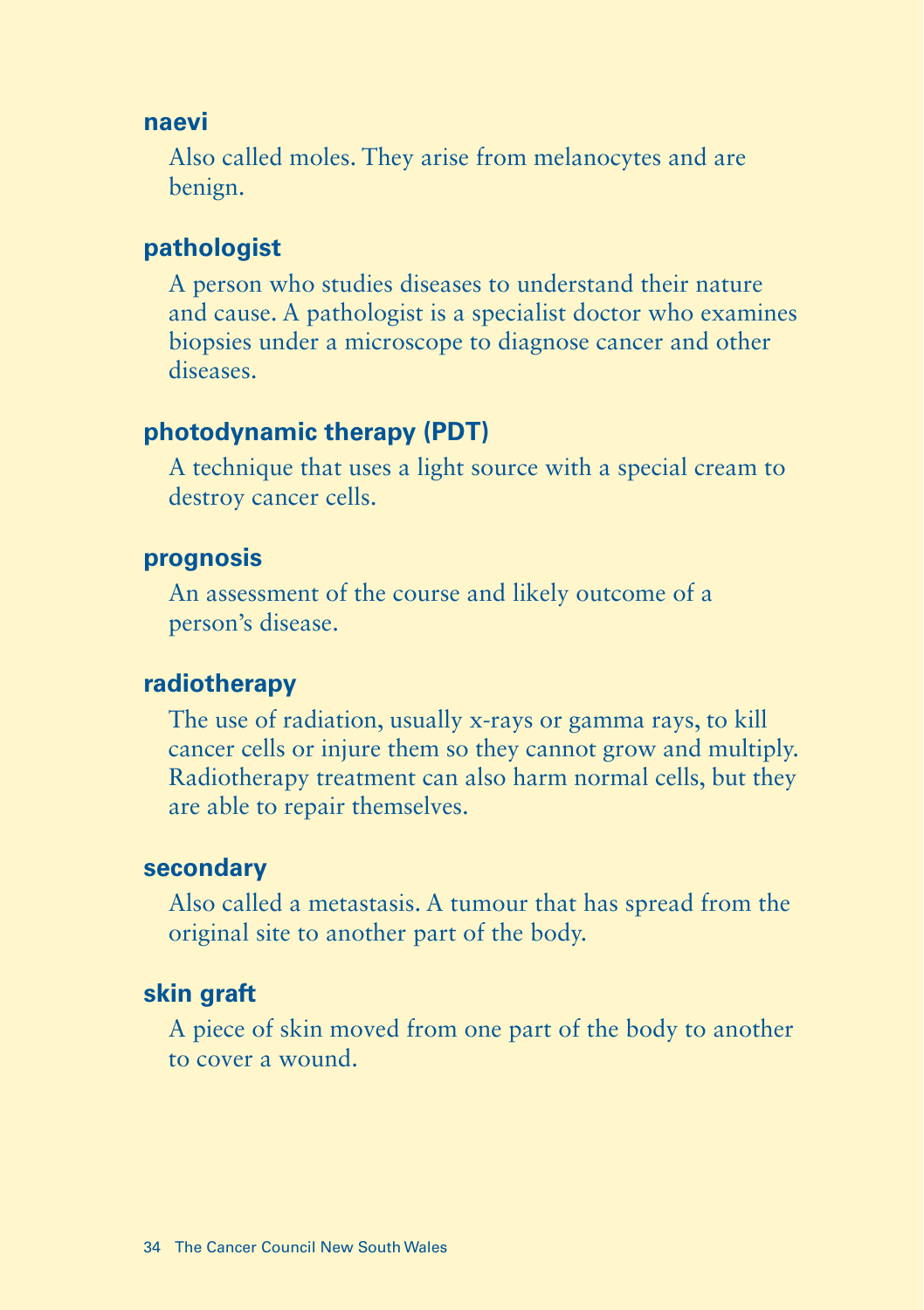#### **squamous cell cancer**

A type of skin cancer that begins in the squamous cells of the top layer of the skin (epidermis).

#### **tumour**

A new or abnormal growth of tissue on or in the body.

#### **ultraviolet (UV) radiation**

The part of sunlight that causes sunburn and skin damage. It is also transmitted by solariums, tanning lamps and sunbeds. Ultraviolet radiation is invisible and does not feel hot.

#### **UV Index**

A measure of the intensity of the sun's UV radiation.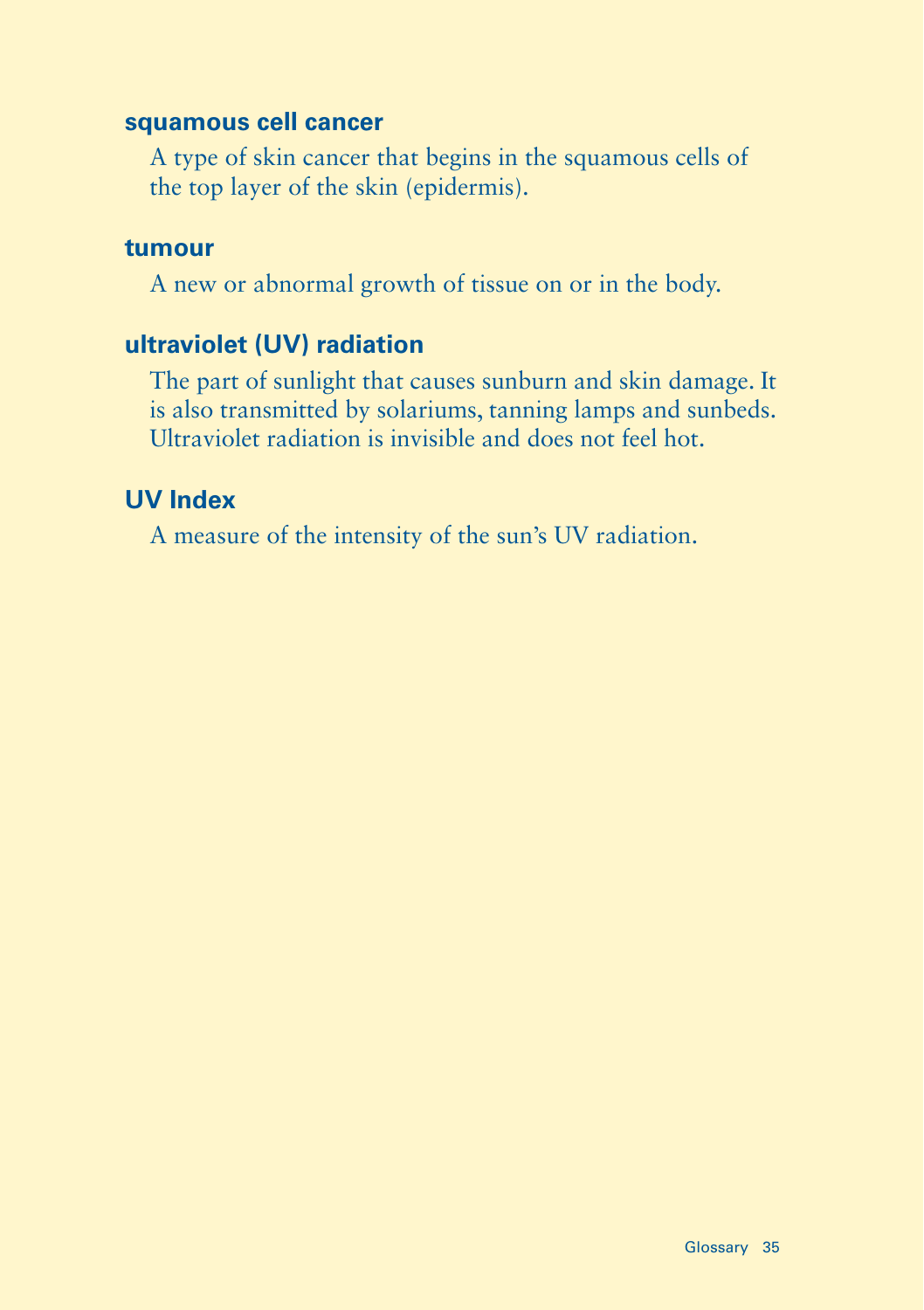# How you can help

At The Cancer Council NSW we're dedicated to defeating cancer. As well as funding more cancer research than any other charity in the state, we advocate for the highest quality of care for cancer patients and their families, and create cancer smart communities by empowering people with knowledge about cancer, its prevention and early detection. We also offer direct financial assistance for those people in hardship as a result of having cancer. These achievements would not be possible without community support, great and small.

**Join a Cancer Council event:** join one of our community fundraising events like Daffodil Day, Australia's Biggest Morning Tea, Relay For Life, Girls Night In, Pink Ribbon Day, hold your own fundraiser or become a volunteer.

**Make a donation:** any donation whether large or small will make a meaningful contribution to our fight to defeat cancer.

**Buy your sun protection products from our website or our retail stores:** every purchase contributes to our work.

**Help us speak out and create a cancer-smart community:** The Cancer Council is a leading advocate for cancer prevention and improved patient services. You can help us speak out on important cancer issues and help us defeat cancer by living and promoting a cancer smart lifestyle.

To find out more about how you or your family and friends can help, please call 1300 780 113.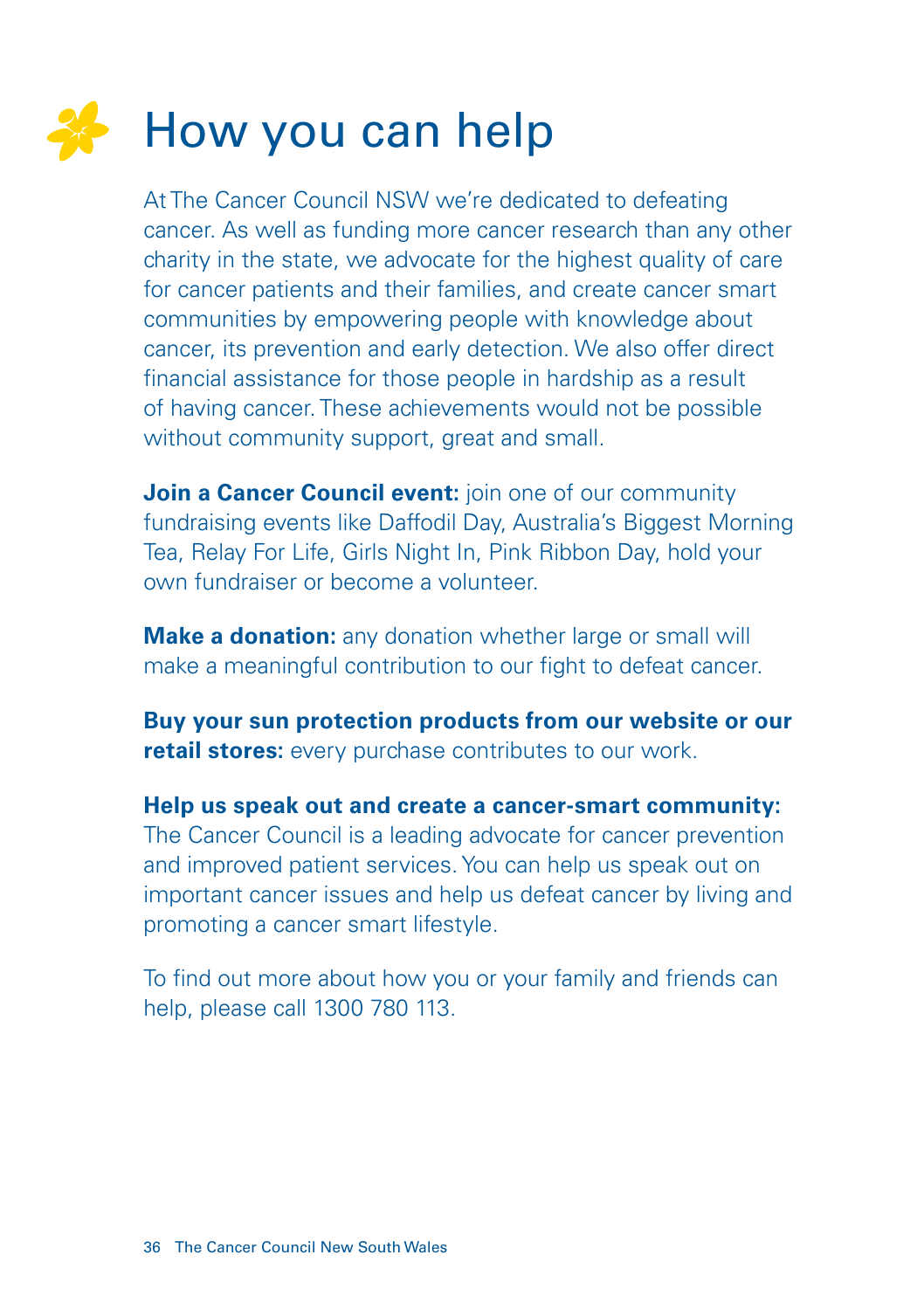# Regional Offices



#### Central and Southern Sydney Region

153 Dowling Street Woolloomooloo NSW 2011 (PO Box 572 Kings Cross NSW 1340) Ph: (02) 9334 1900 Fax: (02) 9334 1739

#### Far North Coast Region

101-103 Main Street Alstonville NSW 2477 Ph: (02) 6627 0300 Fax: (02) 6628 8659

#### Hunter Region

22 Lambton Road Broadmeadow NSW 2292 Ph: (02) 4923 0700 Fax: (02) 4961 0955

#### Mid North Coast **Region**

121 High Street Coffs Harbour NSW 2450 Ph: (02) 6659 8400 Fax: (02) 6652 1530

#### North West Region

Shop 2 218 Peel Street **Tamworth** NSW 2340 Ph: (02) 6763 0900 Fax: (02) 6766 7053

#### Northern Sydney and Central Coast Region

The Hive, Erina Fair 622-650 Terrigal Drive Erina NSW 2250 Ph: (02) 4336 4500 Fax: (02) 4367 5895

#### South West Region

1/37 Tompson Street Wagga Wagga NSW 2650 Ph: (02) 6937 2600 Fax: (02) 6921 3680

#### Southern Region

1 Lowden Square **Wollongong** NSW 2500 Ph: (02) 4223 0200 Fax: (02) 4225 1700

#### Western Region

75 Kite Street Orange NSW 2800 Ph: (02) 6392 0800 Fax: (02) 6361 7425

#### Western Sydney Region

43 Hunter Street Parramatta NSW 2150 Ph: (02) 9354 2000 Fax: (02) 9687 1118